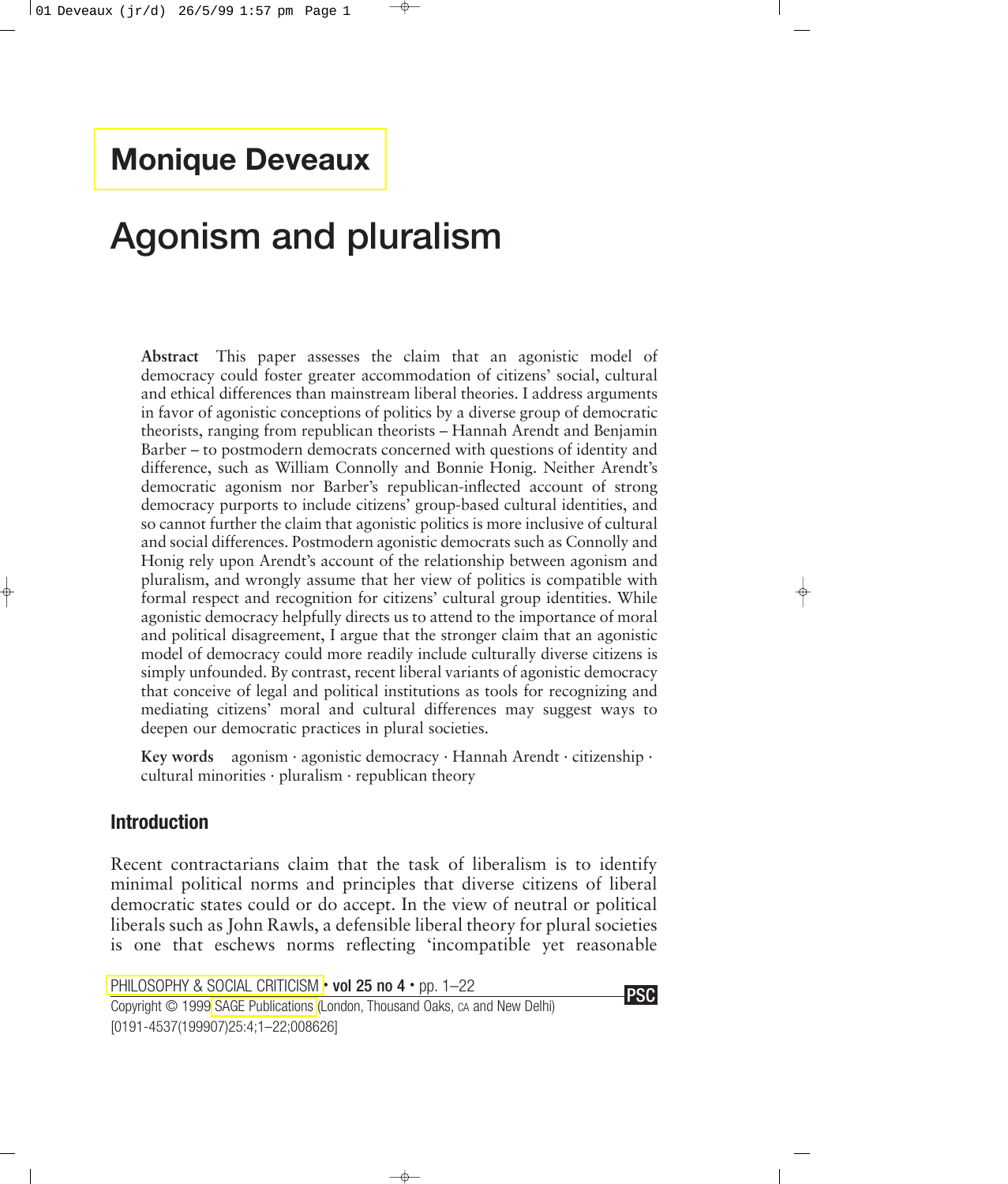comprehensive doctrines of a moral and religious character'.1 Political liberals make the further and more controversial claim that in order to secure wide agreement on minimal political norms and institutions, citizens must bracket their particular social, moral and religious beliefs when deliberating upon 'constitutional essentials', or upon basic political principles and structures; as Rawls writes, 'faced with the fact of reasonable pluralism, a liberal view removes from the political agenda the most divisive issues, serious contention about which must undermine the bases of social cooperation'.2 Not surprisingly, political liberals have come under criticism both for proposing that citizens should bracket their comprehensive views when discussing political norms and institutions and for assuming that democratic politics should seek to minimize citizens' normative disagreements in the first place. Among the most vociferous critics are proponents of 'agonistic' conceptions of democracy, <sup>3</sup> whose central claim seems to reduce to the view that moral conflict is a valuable and indispensable part of political life. Far from urging citizens to set aside their moral, religious and cultural perspectives, agonistic democrats suggest that we should seek to develop and extend political practices which facilitate the expression of citizens' disagreements. For some, this emerges as a call to retrieve aspects of classical and republican models of political life. For others, liberalism's apparent failure to accommodate greater disagreement in political life evinces the need to take serious account of postmodern insights on truth, meaning and identity, all of which reveal the folly of liberals' longing for politically 'neutral' institutions and principles. Above all, agonistic democrats urge us to abandon strong norms of political agreement, rational dialogue and ideal consensus in political life.

Instead of encouraging citizens to bracket their moral and cultural disagreements, agonistic democrats suggest that we cultivate oppositional yet respectful civic and political relations and practices. It is perhaps not surprising, then, that these writers claim that their approach to politics could foster greater respect for, and inclusion of, citizens' moral, social and cultural differences in democratic life.4 Unlike contractarian liberal theories, agonistic democracy, so its defenders argue, does not presuppose norms of rational dialogue, neutral justification, or political consensus, nor does it seek to minimize citizens' ethical differences; rather, it takes disagreement as the natural starting-point for much political debate (and not merely in culturally plural societies). Beyond rejecting norms of neutrality and consensus, agonistic democrats suggest that citizens' active political participation is an indispensable feature of democratic life, for it makes possible the direct, egalitarian expression of their diverse views and beliefs. For these and other reasons, they claim that an agonistic conception of politics offers a better framework for the expression and communication of citizens' differences than dominant liberal models of politics.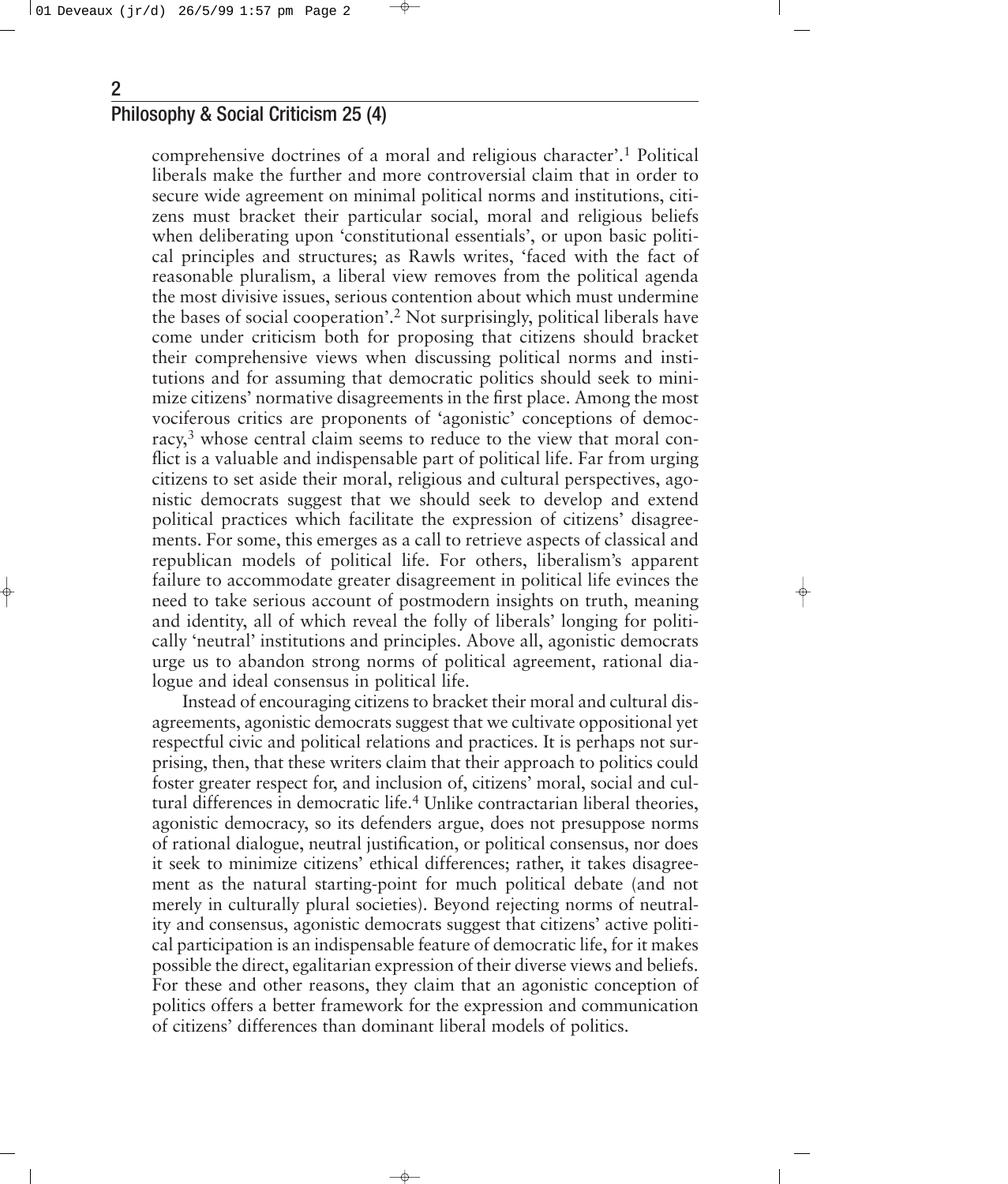The claim that agonistic democracy could foster greater accommodation of and respect for citizens' cultural and ethical differences than prevailing liberal theories is well worth assessing. I address writings by a range of democratic theorists who endorse agonistic conceptions of politics, ranging from republican theorists – Hannah Arendt and Benjamin Barber – to postmodern democrats concerned with questions of identity and difference, such as William Connolly and Bonnie Honig. I also touch upon the thought of democratic theorists of citizenship who incorporate aspects of republican theory into their accounts of a pluralistic and dynamic public sphere, such as David Miller and Chantal Mouffe. I begin by offering an overview of agonistic democracy and the positions held by some of the significant contemporary writers working in this vein. Next I address Arendt's conceptions of action and plurality, with a view to demonstrating the limitations of her thought for an agonistic theory of democracy. Following this, I examine two recent republican approaches that incorporate agonistic democratic ideals – Barber's politics of 'strong democracy' and Miller's pluralistic account of republican citizenship. This leads to a critical assessment of postmodern variants of agonism, as put forth by Connolly and Honig. Finally, I argue that to be of any use, agonistic democracy needs to keep a safe distance from certain excesses of Arendtian agonism and instead link up with prudential and pragmatic theories of politics. While agonistic approaches to politics direct us to attend to the power and importance of moral and political disagreement, I conclude that the stronger claim that it could more readily foster the inclusion of citizens' moral, cultural and ethical differences is simply unfounded.

#### **Defining agonistic democracy**

Proponents of agonistic democracy insist that political conflict and disagreement are endemic to political life and cannot be resolved by appeals to rationality or to allegedly shared intuitions about justice. On their view, this conflictual or oppositional aspect of politics is not merely an unavoidable but regrettable condition to be mediated and ultimately minimized through endless bargaining; rather, the expressive and dynamic dimension of political agency – our disagreements and conflicts – is the very essence of the polis and citizenship. Contemporary theorists whose work endorses some version of agonistic democracy include Barber, Connolly, Honig, Mouffe and John Gray, amongst others. These writers look variously to such thinkers as Aristotle, Machiavelli, Nietzsche, Arendt and Carl Schmitt in arguing for a more robust democratic politics. While I will not discuss all variants of agonistic democracy here, it is worth noting that they range from conservative republican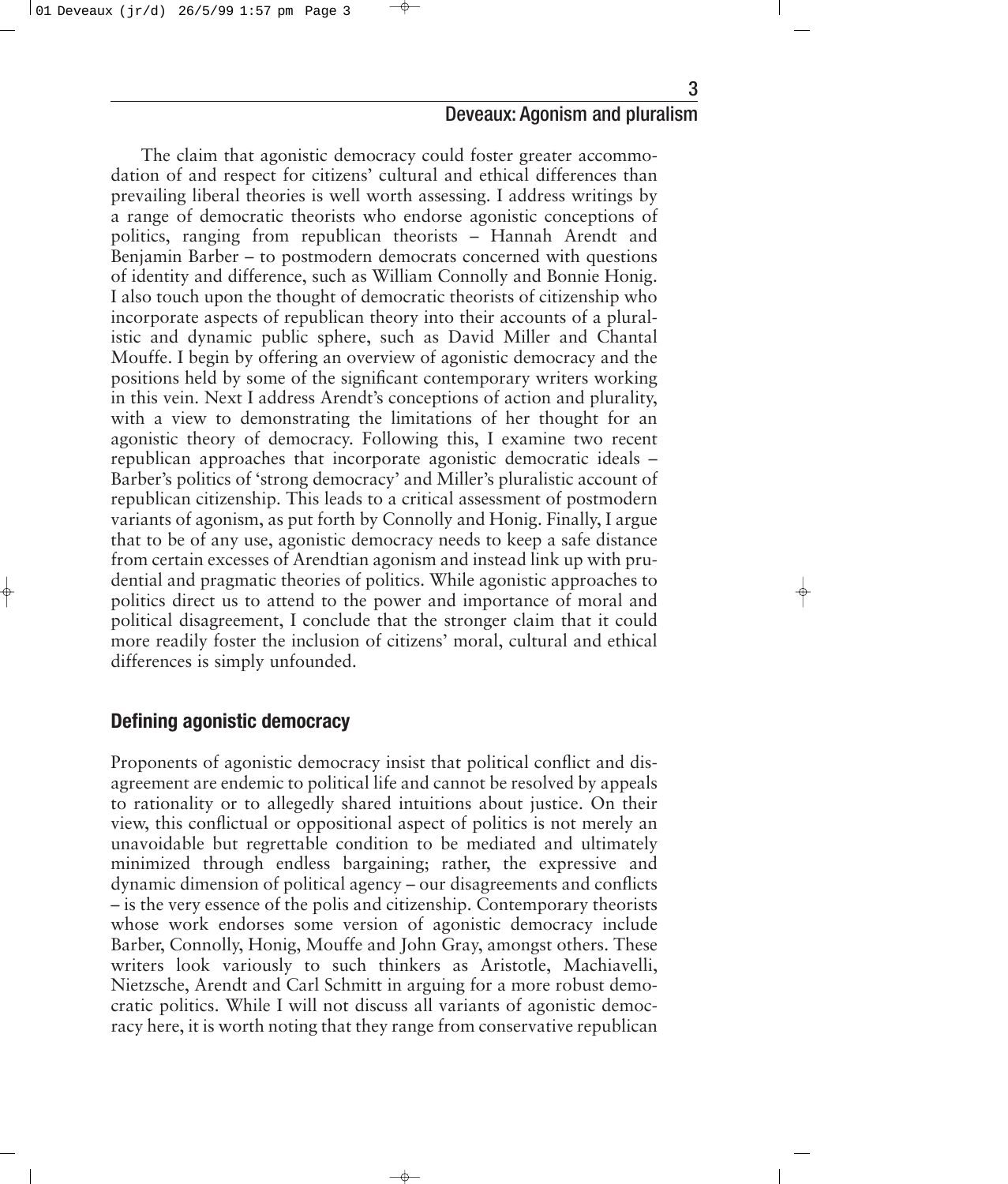doctrines (e.g. such as that espoused by Michael Oakeshott) to leftleaning accounts of republican citizenship sensitive to the realities of pluralism (e.g. the writings of Miller and Mouffe) and postmodern accounts of the relevance of identity and difference to politics (e.g. the arguments of Connolly and Honig).

Agonistic democrats' strongest disagreements both with mainstream liberals and with some proponents of deliberative democracy center on questions about the *nature* and telos of politics: whereas for many liberals and deliberative democrats, politics should either be consensusdirected or aim for a *modus vivendi*, proponents of agonistic democracy, as noted above, view conflict as central to politics and reject purely juridical or procedural forms of justice. The contractarian liberal view (as expressed by Rawls, Bruce Ackerman and Charles Larmore) that consensus on political principles must be secured in some sense *in advance* of politics is equally antithetical to agonistic democracy. Beyond criticizing liberals' efforts to keep morally and politically divisive topics off the political agenda, they are skeptical of the idealized conceptions of rationality and discourse characteristic of procedural and deliberative theories of liberal democracy.

Proponents of agonism also emphasize the need to rethink *citizenship* in liberal democratic states so as to permit a wider range of ethical differences to emerge in the course of political dialogue and debate. The basis for certain agonistic accounts of citizenship is a particular republican ideal, which, as Miller suggests, 'conceives the citizen as someone who plays an active role in shaping the future direction of his or her society through political debate and decision-making'.<sup>5</sup> Of course, republican theorists do not necessarily agree on a single account of citizenship; for instance, Barber, following Rousseau, rejects the very idea of representation in politics as a mere substitute for direct democracy. But proponents of agonistic politics share with republican thinkers the view that there should be 'no limits on what sort of demands may be put forward in the political forum', and that 'it should be part of each person's good to be engaged at some level in political debate, so that the laws and policies of the state do not appear to him or her simply as alien impositions but as the outcome of a reasonable agreement to which he or she has been party'.6 Agonistic democracy and republicanism are, however, disanalogous in at least one important respect: where the Renaissance republican ideal of the polis as the center of public life seems to presuppose a common conception of the good and a unified political community, agonistic democracy does not. Agonism, so say its defenders, neither presupposes nor aspires to build a fully cohesive ethical or political community bound by common moral or rational intuitions and beliefs.

Though agonistic democracy need not emphasize moral cohesiveness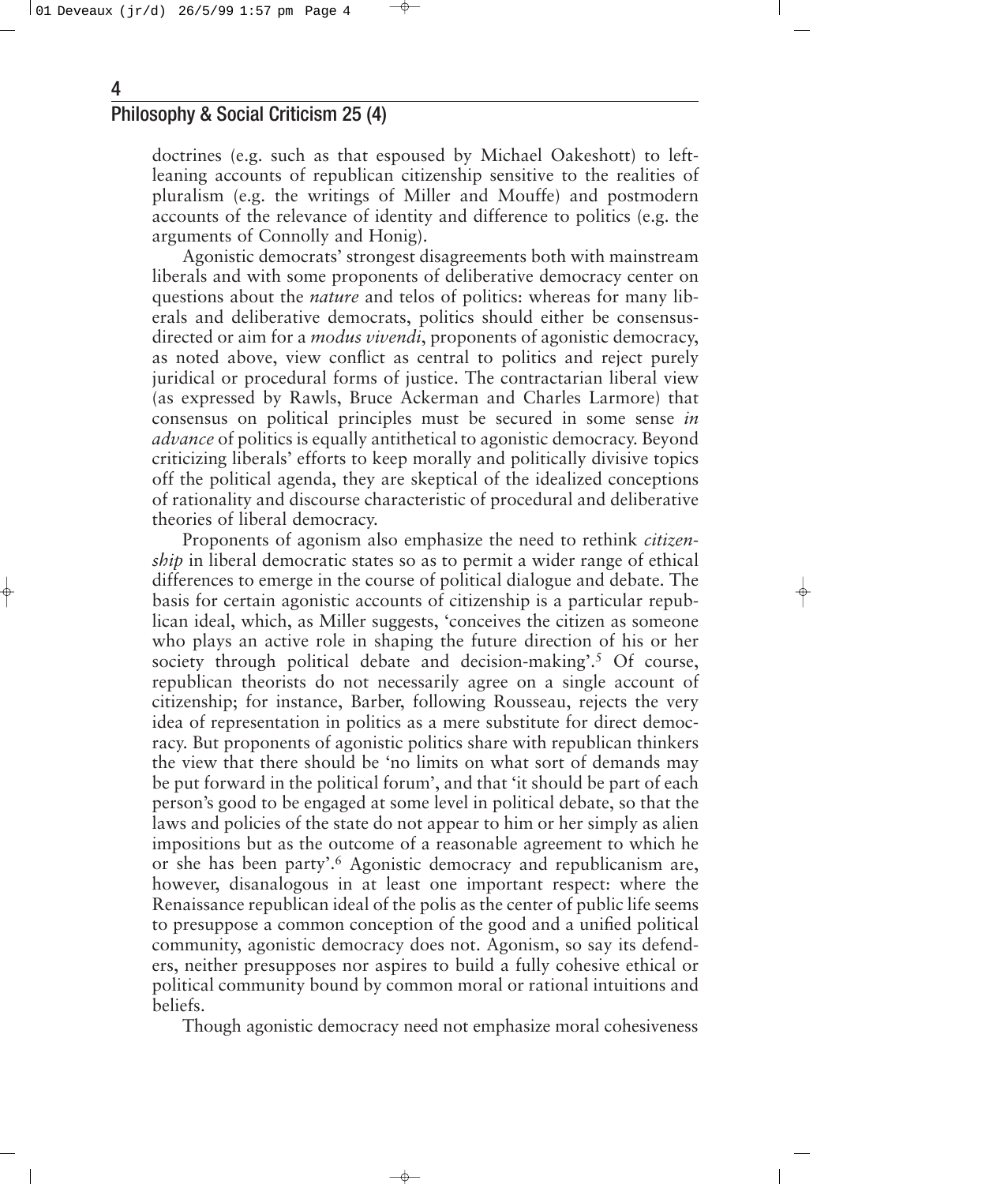and active citizenship to the extent insisted upon by some classical republican thinkers, many of its proponents look to an older tradition of citizenship that pre-dates Enlightenment thought. These agonistic democrats draw on the classical and Renaissance view of the citizen as an active political *agent* rather than (as later, early modern and modern liberal views have it) a political *subject* – or what Quentin Skinner has called a mere 'bearer of rights' and 'consumer of government'.7 They also call for the proliferation of public spaces to increase citizens' direct participation in political life, and for the cultivation of a political culture that is dynamic and open, rather than juridical and procedural. It is just these sorts of appeals to retrieve republican political practices that have led Mouffe to anticipate 'the return of the political'.8

Several weaknesses of agonistic accounts of politics are apparent even from this brief description. First, it is not clear whether and in what ways existing liberal institutions fail to permit the expression and communication of citizens' ethical and cultural differences in political life. While this allegation may be true of some variants of liberalism, much current liberal theory and not a few liberal institutions strive to grapple with dilemmas of moral and cultural diversity; as such, it is not immediately clear what agonistic democracy can supply that a revised liberalism cannot. Second, an agonistic conception of politics presupposes that most citizens have or can come to have political views and interests that they want to press in the public realm. This perspective cannot readily account for those who opt for a life of passive citizenship, outside the realm of mainstream political activity. Consider, for instance, the case of certain cultural, ethnic, or religious minority communities who do not see politics as central to their account of the good life. Third, agonistic democrats have so far had little to say about citizens who may refuse to cooperate with other citizens, or about groups that have an entrenched interest in having a conflict continue unresolved. These are difficult cases, meriting special political measures to compel agreement, rather than more talk: consider the situation of a community that has decided to live separately from the rest of society, and the case of an ethnic group whose sole goal is that of political secession.<sup>9</sup>

Beyond these weaknesses, agonistic democrats oftentimes fail to explain why and in what ways conflict is necessarily a sign of a robust, democratic system of government. Increasingly, this claim seems to rely upon a further assumption, namely, that an agonistic politics fosters respect for ethical and cultural differences (an assumption that informs much recent postmodern writing on agonism and diversity). But as I shall argue, agonistic democrats have done little to defend the link between agonism and greater respect for citizens' moral, religious and cultural differences.10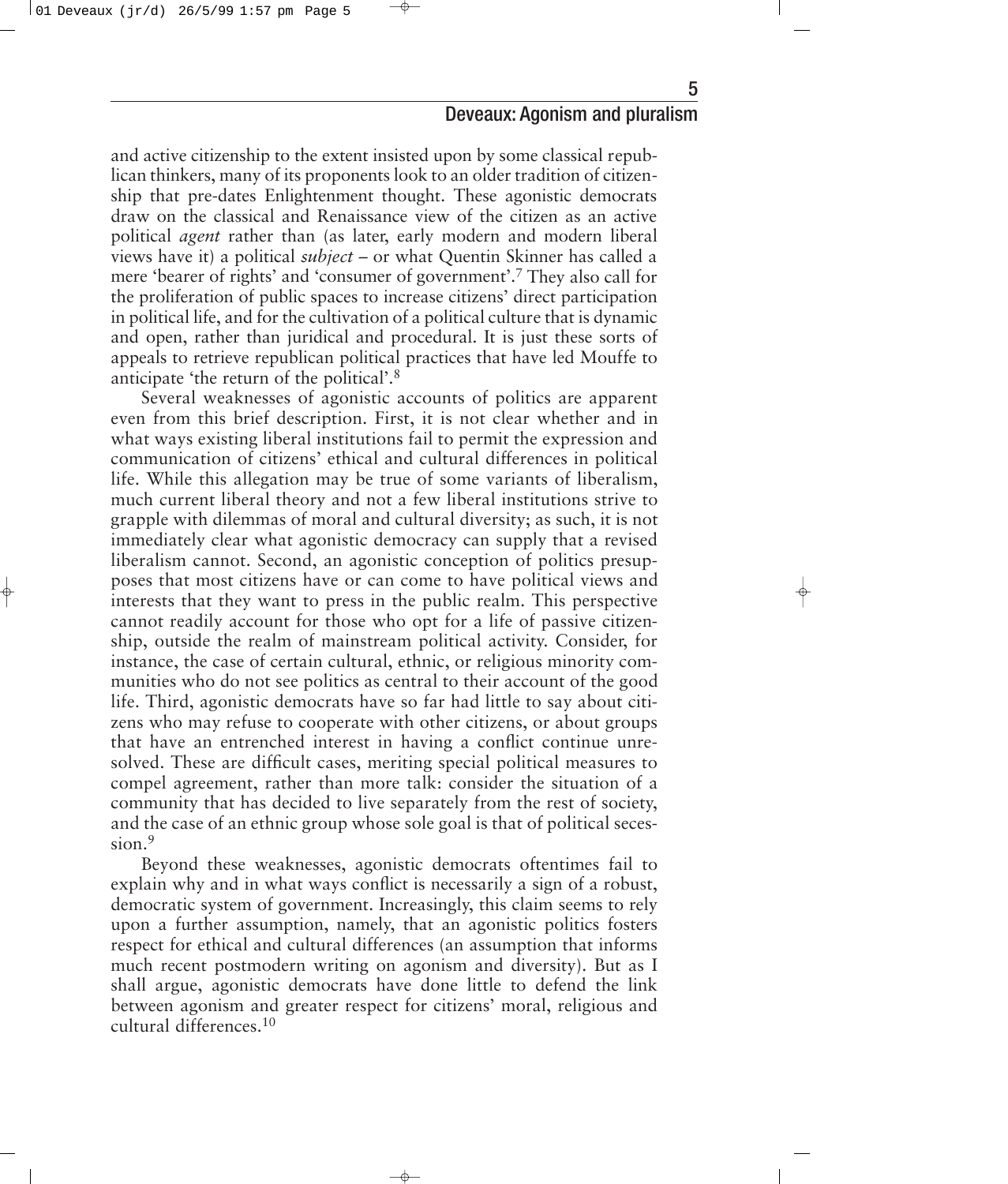#### **Arendtian agonism: plurality, action, citizenship**

Hannah Arendt's thought provides the main source for contemporary writers' claims about the affinity of agonism and pluralism. This is in part because she offers a rich account of personal and social identity that demonstrates how political action can shape citizens' identities, interests and commitments. Despite these insights, however, Arendt's theory is inherently limited in several respects, most importantly in the way in which she brackets our social and cultural characteristics and arrangements from her accounts of identity and plurality. These flaws are alternately overlooked and unwittingly reproduced by agonistic democrats who draw upon Arendt's thought.

Any inquiry into Arendt's concepts of identity and plurality must be prefaced by a discussion of her account of action, since for Arendt it is through action in the public realm that we constitute and reveal our unique identities. In *The Human Condition*, Arendt describes action as spontaneous, revelatory and exemplary of human initiative and power. She contrasts action with two other human capacities that she considers under the rubric of the *vita activa*: labor (represented by the category of the *animal laborans*) and work (carried out by *homo faber*). Arendt's view of action is unusual in part because she insists that action cannot occur *outside* the public realm: action is *intrinsically* public, for it requires an audience of spectators, or a political community of fellow (equal) citizens. On Arendt's view, action embodies human freedom; in contrast to labor (human effort directed towards sustaining and reproducing life on a basic level) and work (which, while productive and worthy, entails repetition and instrumental goals), action is the most noble and freeing activity to which human beings can aspire – 'the highest rank of the *vita activa*'.11

For Arendt, action is spontaneous and unpredictable, never routinized, sterile, or procedural; the capacity to act is 'the most dangerous of all human abilities and possibilities'.12 Arendt offers the metaphor of *natality* to denote the regenerative quality and function of action. In contrast to the repetitiveness of labor and work, action exemplifies human initiative and power. Action is inherently public, and takes place in a collectivity: we act in a space of appearances, never alone.<sup>13</sup> Indeed, Arendt emphasizes that action 'always establishes relationships', or what she refers to as the 'web of relationships' or 'web of human affairs'.14 Action also entails 'publicity', in the sense that our actions are observed and meet with responses in the public realm; it is for this reason that 'action without a name, a "who" attached to it, is meaningless'.<sup>15</sup> Thus action cannot characterize the private realm as Arendt understands it, for it cannot serve as a space of appearances in which we act and reveal our identities.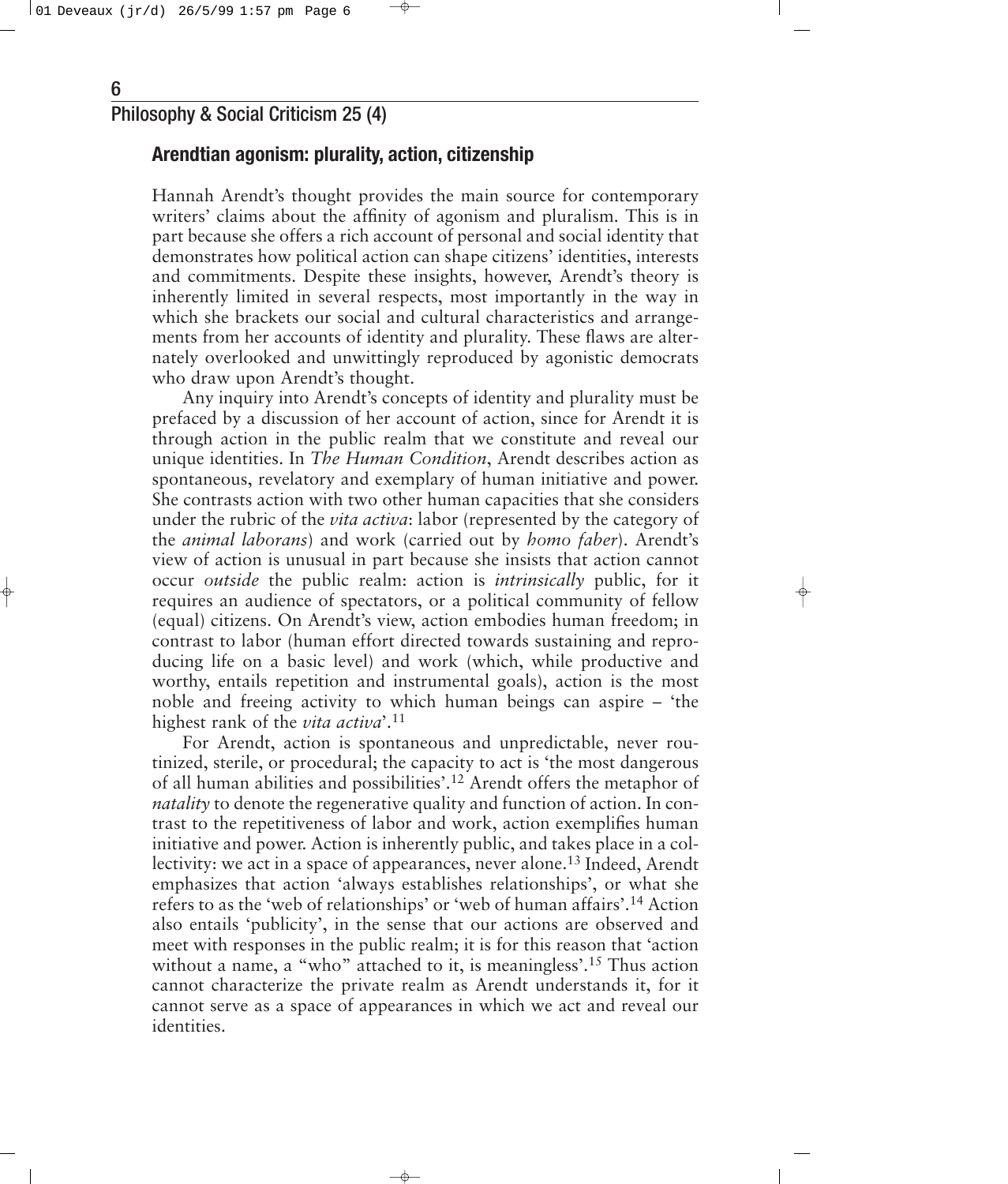This brief account of Arendt's thinking on action brings into relief her rather unusual account of identity as dynamic, public, and yet highly individualistic in character. Action and speech have a *revelatory* role: it is the means through which our identities are constituted in the public realm, and our distinctness (in the sense of uniqueness and excellence) revealed. One of the most crucial goals of action is to reveal our personal uniqueness: 'Without the disclosure of the agent in the act, action loses its specific character and becomes one form of achievement among others.'16 The identities we constitute and reveal are constantly changing and evolving, and never fully revealed except after our deaths, as stories.17 (Arendt draws an analogy between action and the performing arts, 'since all acting contains an element of virtuosity'.)18 Such performances and achievements require speech, through which we make our uniqueness and intentions known to others.19 Just as genuine political action is both non-instrumental and unpredictable for Arendt, so our identities are unpredictable and never fully known to our contemporaries or us. Instead of viewing identity as defined or fixed by ascriptive and involuntary characteristics and memberships, Arendt contends that our identities are fluid and unpredictable, and that they are shaped through action and speech.

The idea of *agonism* is central to Arendt's concepts of identity and plurality in a few respects. Agonism relates to Arendt's view of *power* as pervasive in all human interaction: power, viewed as the 'potentiality' latent in all intersubjective action, 'is what keeps the public realm, the potential space of appearance between acting and speaking men, in existence'.20 Identities are shaped agonistically in the public realm because we act and reveal our uniqueness within a context of human power and potentiality. Power, in turn, is coextensive with plurality: human multiplicity and distinctness are necessary conditions for power, just as power, or potentiality, is present wherever there is a plurality of individuals.21 Public actors are caught up in an agonistic chain of actions and consequences that they can never abandon so long as they continue to engage in political life.22

To bring Arendt's accounts of politics and identity into clearer focus, and to lay the basis for my argument that Arendtian agonism does not gesture towards greater respect or recognition for members of cultural and social groups, it is essential to examine her notion of *plurality.* In its simplest sense, *'*plurality' is for Arendt the basic condition of action, speech, thought and politics:

Action, the only activity that goes on directly between men without the intermediary of things or matter, corresponds to the condition of plurality, to the fact that men, not Man, live on the earth and inhabit the world. While all aspects of the human condition are somehow related to politics,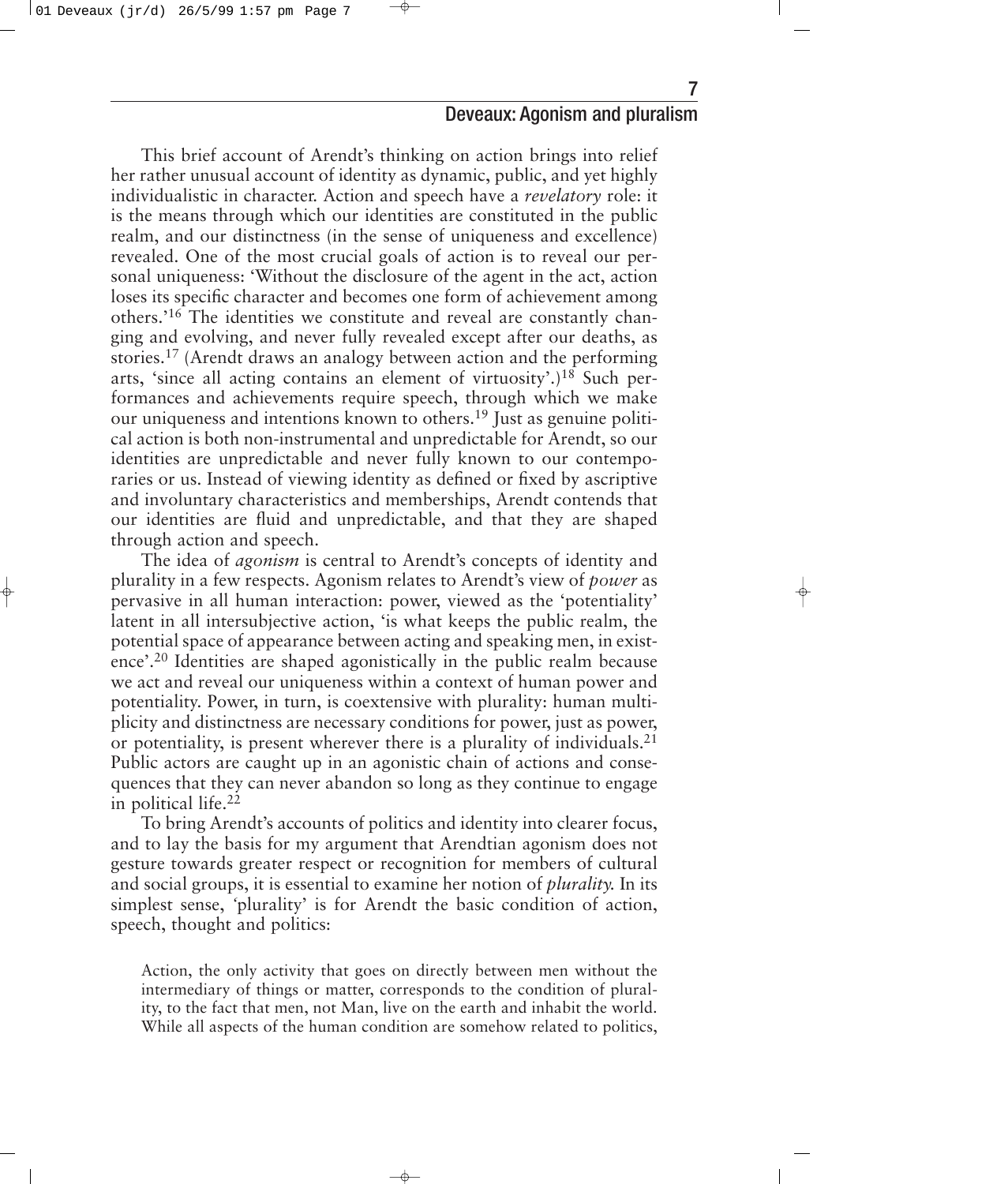this plurality is specifically *the* condition – not only the condition *sine qua non*, but the *conditio per quam* – of all political life.<sup>23</sup>

As we can see, on this definition, plurality is akin to the Aristotelian recognition that the presence of multiple, distinct persons is essential to political life, as reflected in Aristotle's claim that 'the state consists not merely of a plurality of men, but different kinds of men; you cannot make a state out of men who are all alike'.<sup>24</sup> Yet while both Arendt and Aristotle believe that polities necessarily include a multiplicity of persons, it is wrong to read into their notions of plurality the view that ascriptive and social differences are (or should be) central to citizens' identities.25 Like Aristotle, Arendt does not attempt to connect people's ascriptive differences with their social and political identities and ends, much less suggest that these have a legitimate basis of expression within broader political institutions. Instead, for Arendt, plurality – like identity – denotes the essential uniqueness of persons as revealed by human agency. This account of plurality as individual uniqueness is a far cry from pluralism's recognition of the importance of cultural and social *group* identities to politics.<sup>26</sup>

Although Arendt sometimes uses 'distinctness' and 'difference' interchangeably, neither is meant to refer to the different ascriptive and social features of persons, such as race, gender and ethnicity. In this regard, postmodern proponents of agonistic democracy may be wrong to read these latter aspects of 'difference' into her notions of plurality and identity; Arendt hails distinctiveness, not social difference.<sup>27</sup> Far from endorsing a *normative* account of pluralism that considers ascriptive and social differences as valuable and worthy of moral and political respect, Arendt sets her conception of plurality apart from such concrete identities. Plurality is for Arendt individualistic and *descriptive*: it celebrates the multiplicity of distinct, individual persons and perspectives that follows from the dynamism and unpredictability of action. By contrast, some of the best available contemporary conceptions of *pluralism* are both descriptive and normative: $28$  insofar as pluralism is also a normative and evaluative concept, it recognizes the moral, social and political significance of human diversity, and draws our attention to claims for recognition made by social and cultural groups.

This is not to diminish the value of Arendt's affirmation of human uniqueness and individual diversity. Nor should we overlook the importance of Arendt's vision of politics: because she conceives of identity as constituted in the public realm through action – and action in turn is conceived as spontaneous, as unpredictable and as entailing human initiative and virtuosity – Arendt can help us to see that citizens' contrasting judgments, opinions and standpoints are central to political life. Her thought shows us that in the absence of diverse perspectives,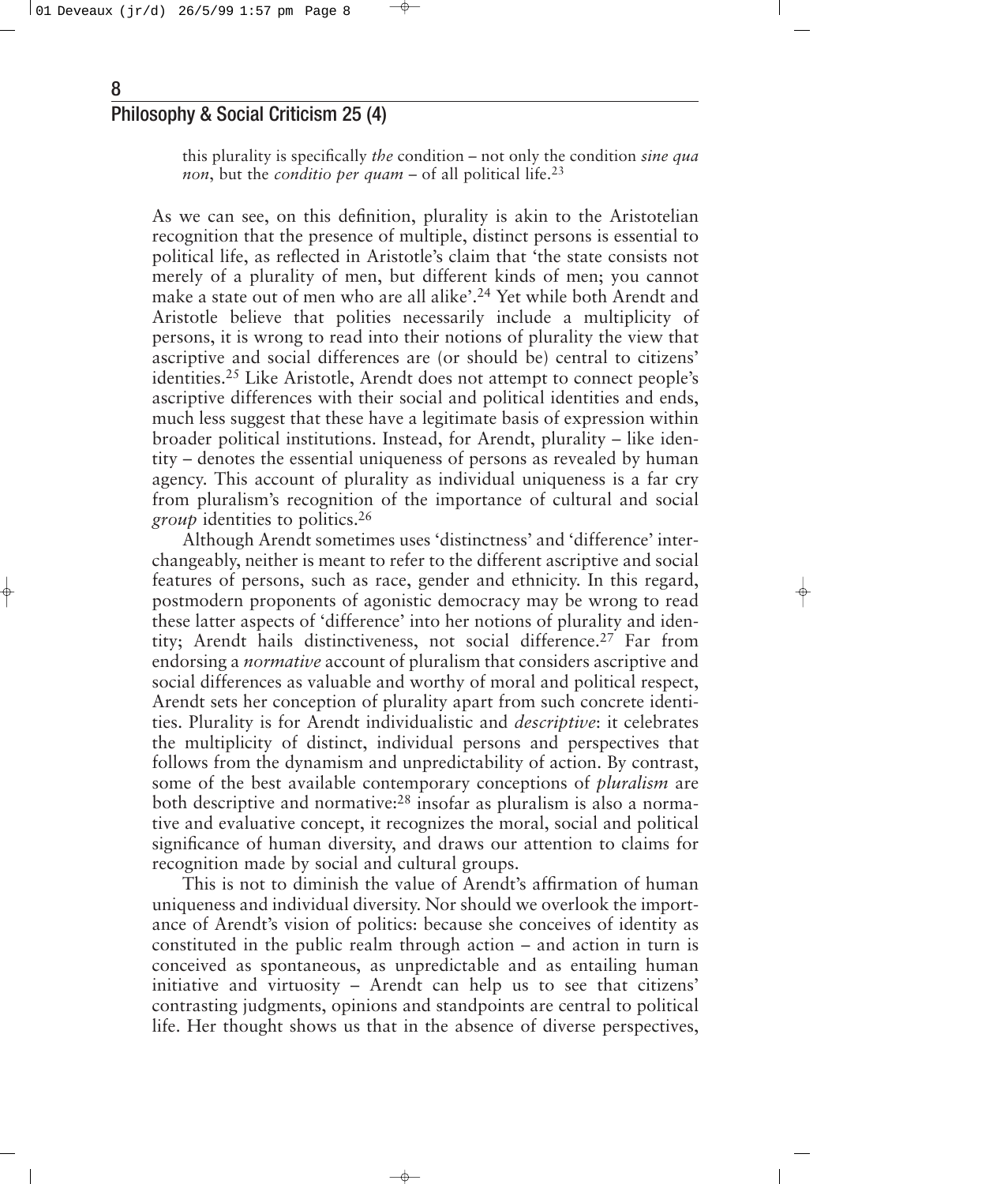views and opinions, no politics is possible. It is only 'by taking the viewpoints of others into account' that we may attain understanding and a critical distance from our own subjective ideas, or impartiality. 29

At its best, Arendt's notion of plurality reaffirms and celebrates the fact that in any political community there is always a diversity of standpoints, opinions and judgments which emerge through action and the exercise of political judgment. Yet Arendt's peculiar brand of pluralism is ill-suited to the purported goals of agonistic democrats. Insofar as she was interested in understanding and explaining events that precipitated a crisis of faith in popular, but ultimately ineffective, notions of human rights and human nature, we should not be surprised that Arendt's account fails to address contemporary dilemmas of diversity satisfactorily. <sup>30</sup> As *The Origins of Totalitarianism* makes plain, Arendt was concerned to argue for a conception of basic political rights for all citizens that would be agnostic to social and cultural differences – differences which she saw as a basis (albeit an illegitimate one) for withholding such rights. This is why she insists that the opposite of natural inequality and 'mere givenness' is the condition of political equality: 'Equality, in contrast to all that is involved in mere existence, is not given us, but is the result of human organization insofar as it is guided by the principle of justice.'31 But while Arendt understandably warns us of a backlash against 'natural' differences among human beings,<sup>32</sup> she is equally eager to deny that social differences might be politically important in *legitimate* ways. At times, she appears reluctant to concede that social and cultural differences (especially in the absence of entrenched political rights) could represent anything *but* a threat to political equality and citizenship.33

#### **Contemporary republican theories of agonism**

Like Arendt, Benjamin Barber conceives of politics as a 'realm of action'.34 Barber wants to reclaim democracy from the grip of juridical and procedural theories of liberalism, and to this end proposes a conception of 'strong democracy' that 'aspires to transform conflict through a politics of distinctive inventiveness and discovery'.35 The reliance of contemporary liberal and discourse-ethical theories on 'formal reasoning and abstract principles' is misguided, in Barber's view; writers as diverse as Rawls, Nozick and Habermas invoke norms of rationality that are not in fact 'reasonable' or shared features of politics.<sup>36</sup> Barber suggests that democrats should instead focus on 'political *processes'* and the question of how to act in the face of disagreement and conflict; there can be no legitimate appeal to overarching truths, nor is there 'an independent ground for judgment' in politics.37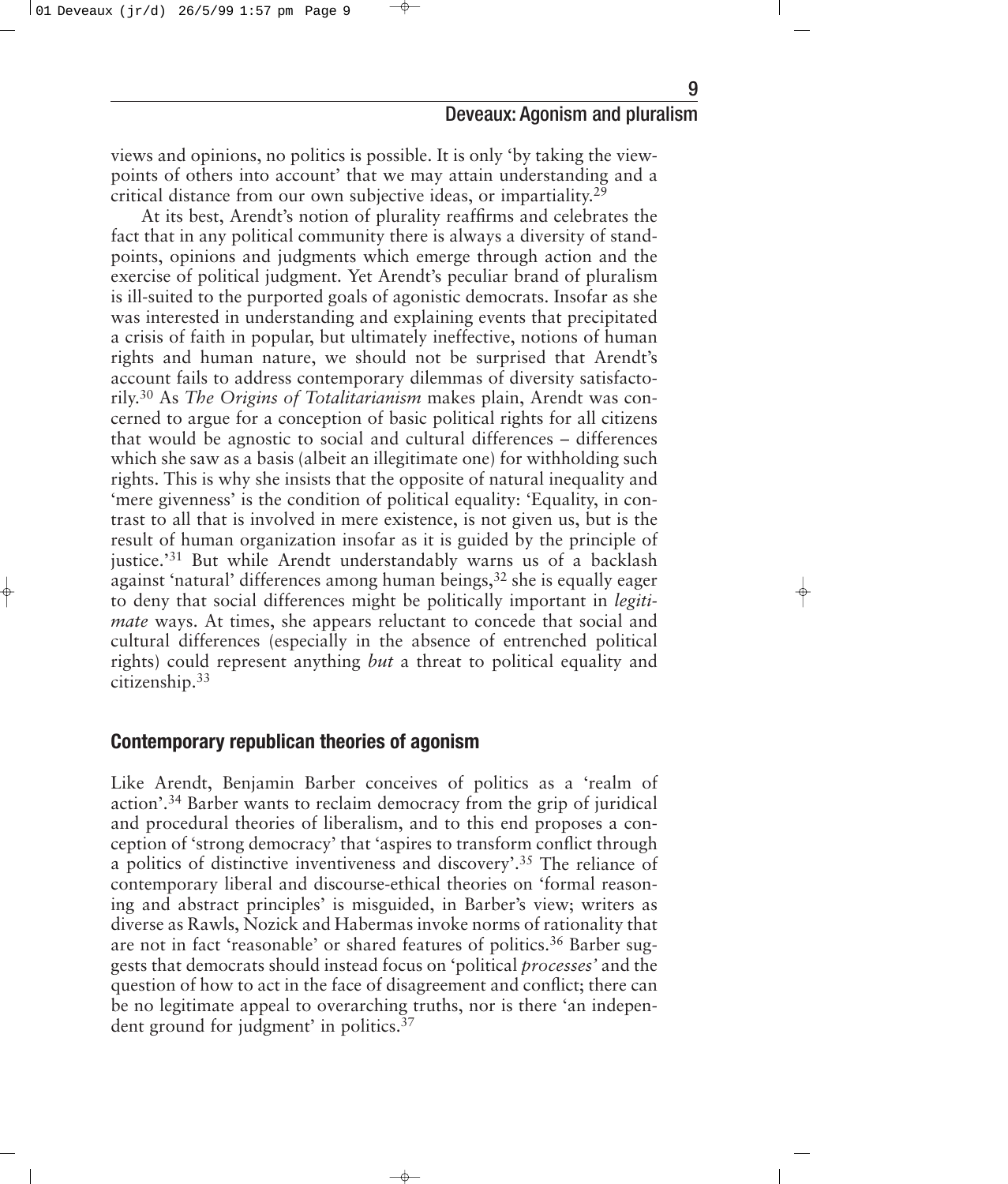Whether or not Barber's claims about the futility of appeals to reason (he does not specify whether he means instrumental rationality, practical reason, or communicative rationality) in politics are fully warranted is not my main concern here. No doubt Barber is right to suggest that political theories that invoke idealized norms of rationality as constraints on political dialogue and deliberation face the challenge of demonstrating that all or most moral agents/citizens could indeed participate on the terms specified by those norms. And he is probably correct to suggest there are good reasons to identify the dynamics of actual conflicts, the capacities and motivations of political agents, and the limits of existing political institutions. Like Arendt, Barber takes us a certain distance in this project: he conceives of politics in terms of conflict and pluralism, and sees action, and the consequences of action, as the focus of political life.

Both Arendt and Barber believe that understanding politics in terms of the need for choice and action against a background of disagreement or even tragedy confers a responsibility on ordinary citizens to engage actively in politics. Citizens participation is crucial not only because it is the most democratic way to resolve conflicts, but equally because it helps to secure both individual and collective (or democratic) freedom. Yet while Arendt and Barber recognize the plurality of citizens' perspectives, neither seems to consider the ways in which citizens' social and cultural differences impact upon their commitments to civic activity and their styles of political deliberation. Just what is required by Arendt's and Barber's visions of active citizenship? Need everyone be equally active in politics? Is freedom possible only for active, deliberating citizens? And if so, what might this mean for culturally diverse communities, with contrasting expectations of politics and vastly different views about the proper relationship of public life to private and social beliefs?

A number of potential conflicts arise between Arendt's and Barber's ideal of the active, free citizen and the experiences of diverse cultural, ethnic and religious communities in pluralistic states. Both thinkers seem at times to fetishize the 'virtuosity' of the citizen, and link together political participation and freedom in problematic ways. Arendt laments the encroachment of the social realm, or 'realm of necessity', on 'the political realm, the only realm where men can truly be free'.38 Barber's strong democracy 'envisions politics not as a way of life but as a way of living', and suggests that institutionalizing strong democracy 'requires unmediated self-government by an engaged citizenry'.39 For instance, both Arendt's and Barber's conceptions of democracy require active civic engagement and 'self-representation', and fail to account for the importance of group-based forms of political participation and identity-based justice claims. Barber overlooks the reluctance of some ethnic, religious and national minorities to participate directly in mainstream politics in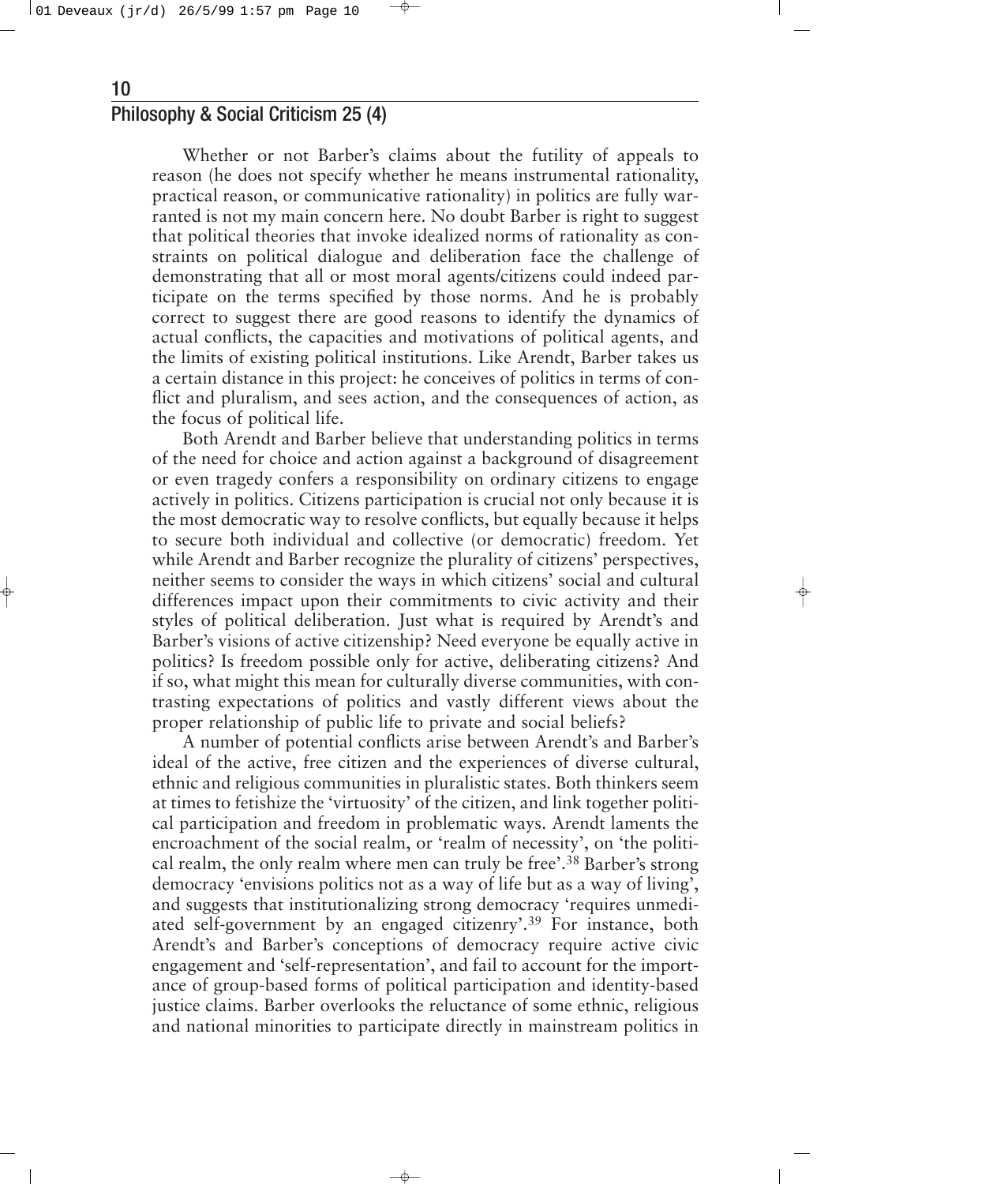11

democratic states. Such groups may well be marginalized from political life, but they may also choose not to participate because of cultural norms of privacy, or because they view religion as taking precedence over politics. Barber's view both overlooks such reluctance and the growing importance of cultural group-based politics, especially in states with national minorities.<sup>40</sup> Barber's specific political proposals also seem ill-suited to the goal of accommodating the concerns of minority cultural groups: he suggests that we replace liberal representative democracy – that is, 'unitary' or consensus-oriented democracy – with what he calls a 'strong' form of direct democracy, or a kind of 'participatory politics [which] deals with public disputes and conflicts of interest by subjecting them to a never-ending process of deliberation, decision, and action'.41

Barber's vision of strong democracy is vulnerable to at least two further criticisms from the vantage point of concerns about the accommodation of cultural minorities. First, in the absence of (either instrumental or communicative) norms of rationality to structure ideal political deliberation, strong democracy instead covertly presupposes the existence of a relatively cohesive moral community. That is, such a community is required in order to make possible the level of political participation and public-spiritedness he views as foundational to a more deeply democratic politics. And second, Barber's claim to offer 'a truly autonomous politics' – whereby 'the procedures of self-legislation and community-building on which [strong democracy] relies are . . . genuinely independent of external norms, prepolitical truths, or natural rights'42 – conflicts with the hierarchy of norms and values implicit in Barber's conception of strong democracy. Like Arendt, Barber places a much higher premium on *political* as opposed to social, cultural and economic goods and activities; this is underlined most dramatically in Barber's insistence that the best way to resolve conflicting social and cultural commitments and identities in democratic states is to privilege the role of the *citizen*: 'to make the civic role sovereign over other forms of identity resolves the problem of the relationship of public to private.'43 Apparently Barber (not unlike Arendt) takes a dim view of persons whose primary sense of identification derives from their religious, racial, ethnic, or cultural identities and memberships.

These criticisms ultimately issue in the charge that Barber's conception of politics cannot sustain group-based demands for cultural recognition. In response to this claim, Barber might take one of two possible routes. On the one hand, he could admit that strong democracy does *indeed* require a cohesive moral community, but indicate that this community is not given or 'discovered' but rather created through citizens' active participation. Indeed, Barber makes something like this assertion when he proclaims that 'the two terms participation and community are aspects of one single mode of social being: citizenship'.44 As part of this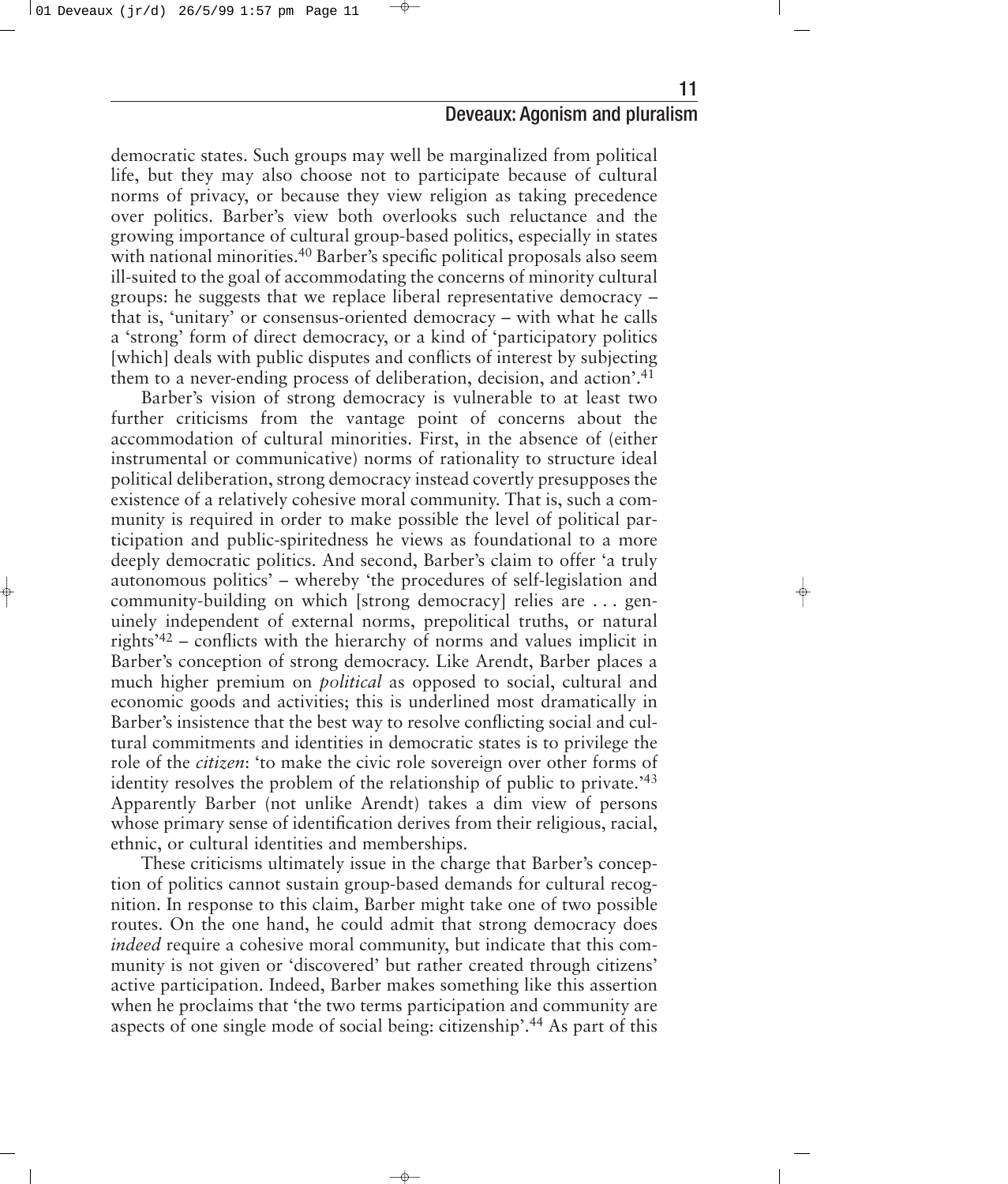12

strategy, Barber would need further to admit that strong democracy presupposes a normative commitment to the value of political engagement; but since he is reluctant to admit that strong democracy embraces substantive normative positions, Barber instead treats civic participation as a good that no one could reasonably deny. Perhaps as a result, he neglects to defend his claim that citizens would commit themselves to a higher degree of political participation than is currently the case in democratic states. It is here that Barber's argument for strong democracy begins to break down. The 'constructed' political community that he defends requires that citizens value their civic role and the responsibilities of political participation above all private goods in advance of such participation. Yet Barber cannot show (or even reasonably assert) that a cohesive moral community united in ranking of civic and political goods over private goods can be constructed in the face of deep cultural and ethical diversity – regardless of the mechanisms for political participation that strong democracy offers up.

Another possible response to these dilemmas which Barber fails to embrace is suggested by the recent work of David Miller. Miller proposes a weaker republicanism than that of Barber, one that relies upon fewer (and more explicit) normative presuppositions. Miller admits that 'republican tradition has held up the active and virtuous citizen as a model, valuing the life of public participation above the various forms of private life that citizens might engage in'; but he urges us

. . . to distinguish what (some) classical republicans have said from what the republican view of citizenship actually requires. What it requires is something weaker: that it should be part of each person's good to be engaged at some level in political debate, so that the laws and policies of the state do not appear to him or her simply as alien impositions but as the outcome of a reasonable agreement to which he or she has been party. 45

Nothing in Miller's account of citizenship conflicts with the requirements of a pluralistic conception of democracy, one that is sensitive to the different pulls of citizens' particularistic attachments, identities and beliefs. True, as Miller concedes, his conception cannot accommodate groups that believe that 'religious trafficking with the secular world compromises their faith', but possibly no notion of citizenship within the scope of democratic theory could do so.

Miller's discussion of republicanism brings into relief the normative presuppositions of even weakly republican accounts of citizenship and politics, but we discover that these are much less contentious than those implicit in Barber's theory. Some level of participation by all citizens is essential, on Miller's view, in order that no person or group feel alienated from the political culture, and so that we may ensure that no voices are excluded a priori. This requires not only changes to certain political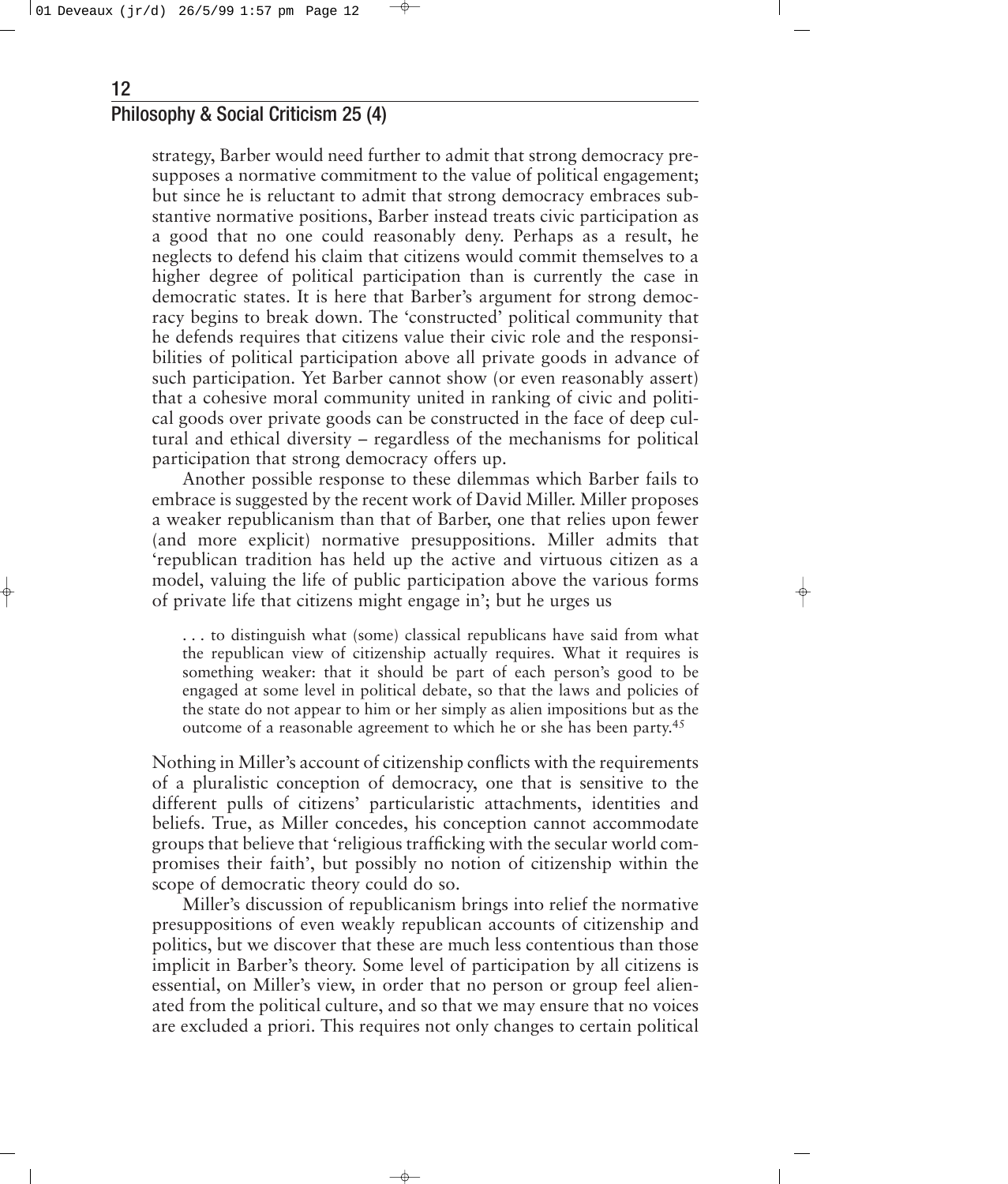institutions in democratic states, but also some minimal preparation of citizens for civic duties (to ensure that they have the necessary capacities for choice and participation in public debate). In response to the complex needs and beliefs of a diverse population, Miller's account of politics recognizes that there are vastly different levels of interest and willingness to engage actively in political life; it 'hold[s] the more modest position that although politics is indeed a necessary part of the good life, different people can be expected to give it a different weight according to their own personal values'.46 It follows from this recognition that in order better to include culturally diverse citizens, we may need to expand and multiply the access points to democratic politics in liberal states.

#### **Agonism, diversity and postmodern theories of difference**

Where republican theories of pluralistic and agonistic democracy remain committed – if somewhat critically so – to the goal of agreement in politics, postmodern theories of agonism seem to view conflict and disagreement as an end in themselves. This is especially the case with those writers who embrace a Nietzschean rather than a classical (and/or republican) view of agonism, and those who follow a particular reading of Arendt that stresses the *expressive* rather than the *communicative* character of her concepts of action, plurality and politics. Although I am not keen to assess the Nietzschean account of agonistic politics here – nor do I find the postmodern appropriations of Arendt especially convincing – it is useful nonetheless to review briefly the relationship between agonism and pluralism as construed by some postmodern political theorists.

The idea that an agonistic model of democracy gestures towards a more inclusive, pluralistic politics has recently been put forth by William Connolly, whose account of agonism 'insists that one significant way to support human dignity is to cultivate agonistic respect between interlocking and contending constituencies'.<sup>47</sup> This, however, tells us little about whether and how democracies can institutionalize practices of inclusion and mutual respect; Connolly continues:

A democracy infused with a spirit of agonism is one in which divergent orientations to the mysteries of existence find overt expression in public life. Spaces for difference to be are established through the play of political contestation... . The terms of contestation enlarge opportunities for participants to engage the relational and contingent character of the identities that constitute them, and this effect in turn establishes one of the preconditions for respectful strife between parties who reciprocally acknowledge the contestable character of the faiths that orient them and give them definition in relation to one another. 48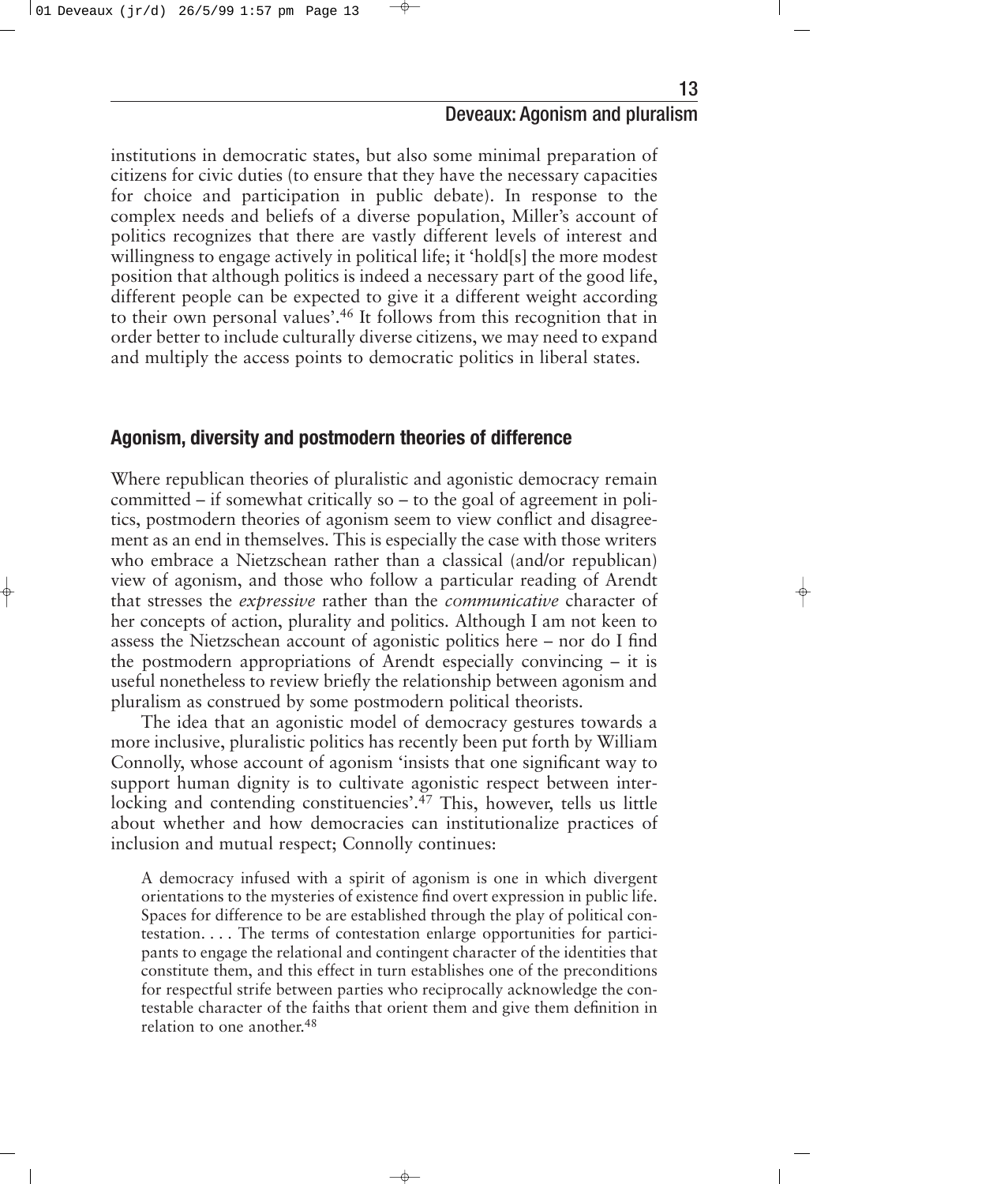In part, Connolly's point is simply a postmodern reformulation of the republican view that a more participatory conception of citizenship, one stressing increased citizen responsibility and greater points of access to politics, could at least *potentially* include a greater range of members of (hitherto marginalized) communities. However, the *stronger* claim that an agonistic model of democracy could foster greater inclusion of diverse citizens as well as mutual respect between communities will remain an ineffectual bit of rhetoric in the absence of clearer ideas about how (or indeed whether) we can formalize such inclusion and recognition. The vision of 'an intercultural engagement of agonistic respect and critical responsiveness between contending identities linked together by multiple bonds of interest, interdependence and memory' says nothing about what agonistic institutions could help to inculcate and sustain such respect.49 Moreover, Connolly's optimistic view sidesteps the ways in which social relations of power may undercut the abilities and opportunities of agents to participate in democratic (and agonistic) institutions. Who has meaningful access to different political institutions; who possesses the leisure time, education and skills to form judgments and participate in public debate; and whether the mass media compromise citizens' independence in matters of opinion and decision-making: these are all questions that need to be addressed if an agonistic conception of democracy is to be credible.

A further aspect of postmodernists' claims about the affinity between agonism and pluralism is the contention that agonism will help to instantiate a *non-essentialist* understanding of social and cultural identities. Connolly suggests that

When democratic politics is robust, when it operates to disturb the naturalization of settled conventions, when it exposes settled identities to some of the contestable contingencies that constitute them, then one is in a more favorable position to reconsider some of the demands built into those conventions and identities.50

On this view, agonistic democracy gives fuller expression to differences in public life and helps to expose the 'relational character of identity\difference'; in contrast to the static view of collective identities that marks the notion of differentiated citizenship, agonistic democracy 'disturbs the closure of self-identity and, sometimes, provides a medium for modifying the terms of collective identity. This combination increases the chance . . . that a larger variety of identities will be allowed to contend with one another on democratic terms.'51 Echoing this position, Bonnie Honig believes that agonistic institutions upset fixed identities and relations of power:

[T]he project of aesthetic preparation is itself political (not prepolitical) because its practices of self-fashioning challenge existing distributions of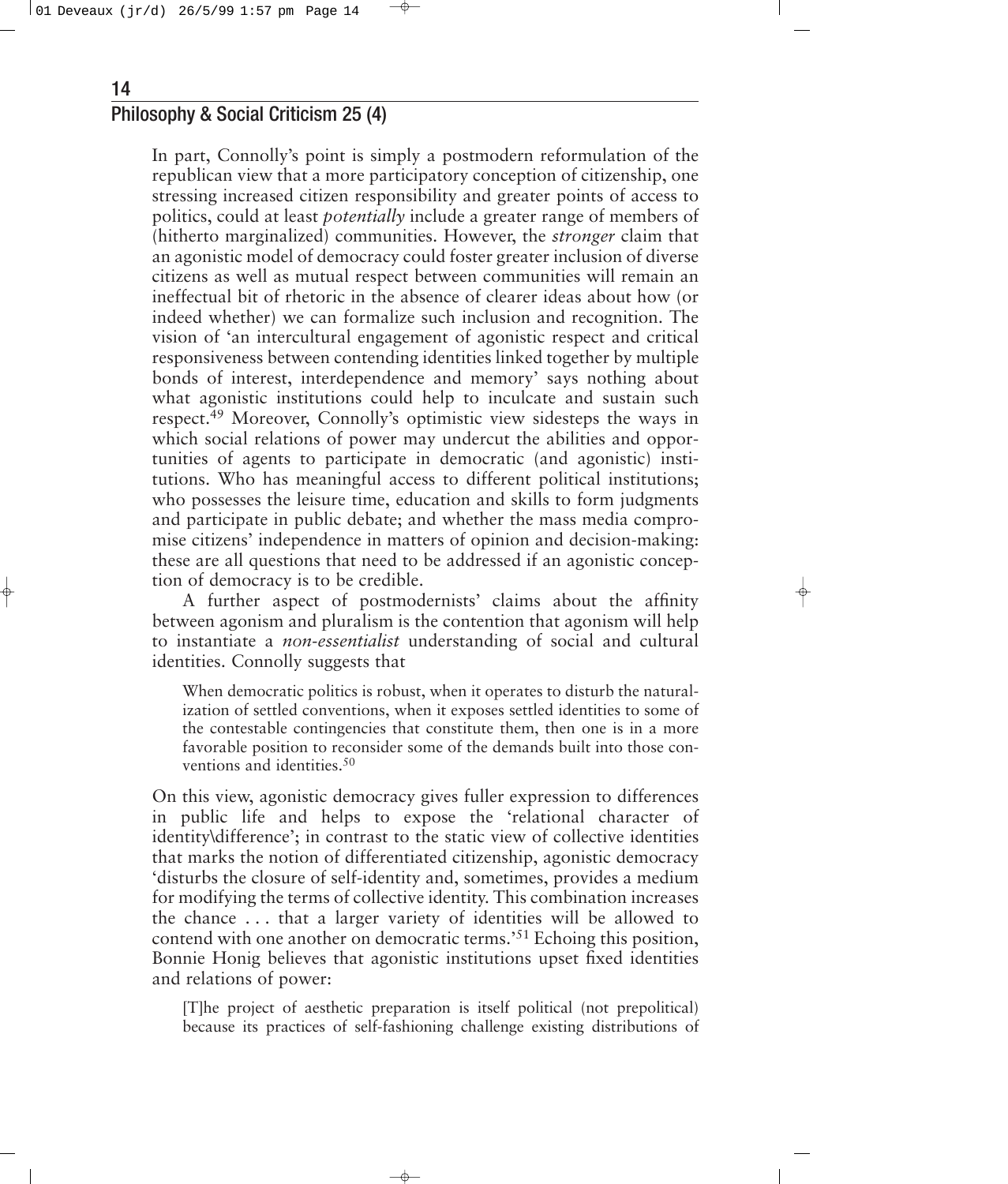power, disrupt the hegemonic social, and proliferate political spaces when they interrupt the routine, predictability, and repetition on which (on Arendt's own account) dominant patterns of private realm identity depend.<sup>52</sup>

The idea that agonistic democracy might diminish the significance of existing, pre-political loyalties and attachments, and simultaneously accommodate and encourage more complex, contingent, overlapping (and so less entrenched) forms of identity is a sizeable claim, one that Honig and Connolly do little to support. It is not immediately clear how public conflict and contestation help to destabilize or even challenge the fixity of group identities at the same time as including a broader spectrum of citizens. Indeed, it seems equally as likely that a model of politics that emphasizes conflict and disagreement could lead to the entrenchment of social and cultural group identities. Quite possibly political institutions with an oppositional or 'agonistic' character might make it more difficult for diverse cultural communities to see that they do share at least some social and moral views, norms and interests in common with others – even leading instead to the reification and polarization of their identities.

Where do postmodern agonistic democrats go wrong in their claims about the inclusiveness of agonistic models of political life? I suggest that at least part of the answer lies with their appropriation of Arendt's thought. Both Connolly and Honig rely heavily upon Arendt's conceptions of action, identity and plurality, which they ultimately graft on to their discussions of politics in socially plural democratic states. But they wrongly take Arendt's conceptions of identity and plurality as a statement about the contingency and complexity of identity and an endorsement of the *political* value of human diversity. As argued earlier, Arendtian plurality, *pace* postmodern appropriations of her thought, is essentially an appreciation of the 'distinctiveness' or uniqueness of individual persons as revealed by human agency; not only is this *not* a pluralistic endorsement of the importance of cultural and social diversity, and of different identities, to politics, but also it stands opposed to this view. Honig in particular has underplayed Arendt's mistrust of identifications based on race, culture, ethnicity and nation, and her refusal to see these as possible legitimate bases of political action. Indeed, Honig has tried to argue that Arendt's thinking (especially her conception of plurality) affirms the importance of both the private and public dimensions of identity. <sup>53</sup> Yet her argument hinges on a doubtful re-interpretation of Arendt's concept of action, in which action is conceived as irrepressible and non-agentcentered, a performative 'event' and a 'site of resistance' that resists its public boundaries and 'spills over' into public and social spaces. Honig's discussion of Arendt displaces the subject in ways that distort her notion of action; it is only by minimizing the agency of the *subject* in Arendt's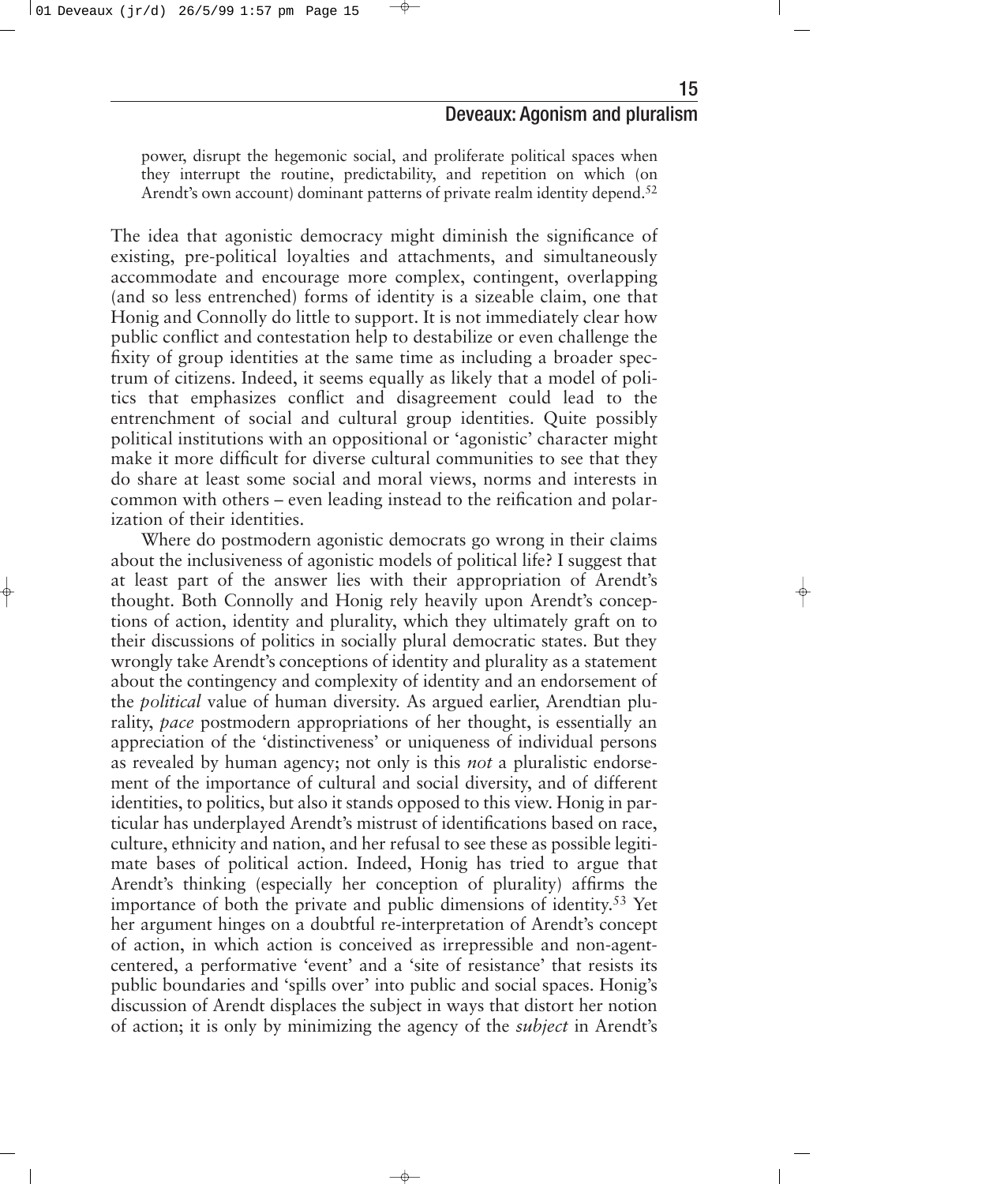work that Honig is able to make the claim that action cannot be 'suppressed' or confined to the public realm, such that private identities and practices are brought into the public arena against Arendt's own designs.

#### **Conclusion**

If an agonistic account of democracy were amended to meet the criticism that it cannot readily accommodate citizens' cultural, religious and moral differences and identities in political life, I suggest it would lose much of the distinctiveness that supporters claim for this political approach. Indeed, I believe it would resemble recent liberal perspectives more than agonistic democrats would like to admit. Liberals like Rawls, Larmore and Brian Barry acknowledge the fact of deep pluralism and disagreement in liberal democratic states and go some distance in developing proposals for political institutions that can respect citizens' differences. Perhaps the only remaining crucial difference between a critically amended agonistic conception of democracy and neutral or political liberalism is that the latter locates citizens' disagreements in their conflicting conceptions of the good, which are simply to be bracketed from politics. Not all liberals share this view, however; writers like Stephen Lukes have recently moved towards the recognition that disagreement on moral, cultural and social issues is the basic condition of politics, and that we need to develop legal and political institutions that appreciate this.<sup>54</sup>

Liberals who adopt an agonistic perspective on politics – or who acknowledge the centrality of moral conflict and other forms of disagreement in politics – recognize that deep value pluralism prevents us from appealing to an authoritative standard to resolve conflicts of value. Unlike postmodern agonistic democrats, these liberals do not therefore dismiss the possibility of conflict resolution; there are, as John Kekes suggests, 'reasonable ways of resolving conflicts among incommensurable values' other than by appealing to idealized principles of rationality and norms of consensus.<sup>55</sup> The recognition that citizens' moral disagreements are an inextricable feature of politics in liberal democratic states begs the question of what sorts of institutions and mechanisms might be needed to help mediate conflict and encourage agreement. Unfortunately, proponents of agonistic democracy typically fail to acknowledge the key role played by *institutions* in *making* citizens *agree,* or in finding solutions to common problems.

I have argued that for any conception of agonistic democracy to be credible, it must grapple with difficult questions of moral and cultural pluralism. One possible strategy for the resolution of deep value conflicts – especially those to do with religious and cultural differences –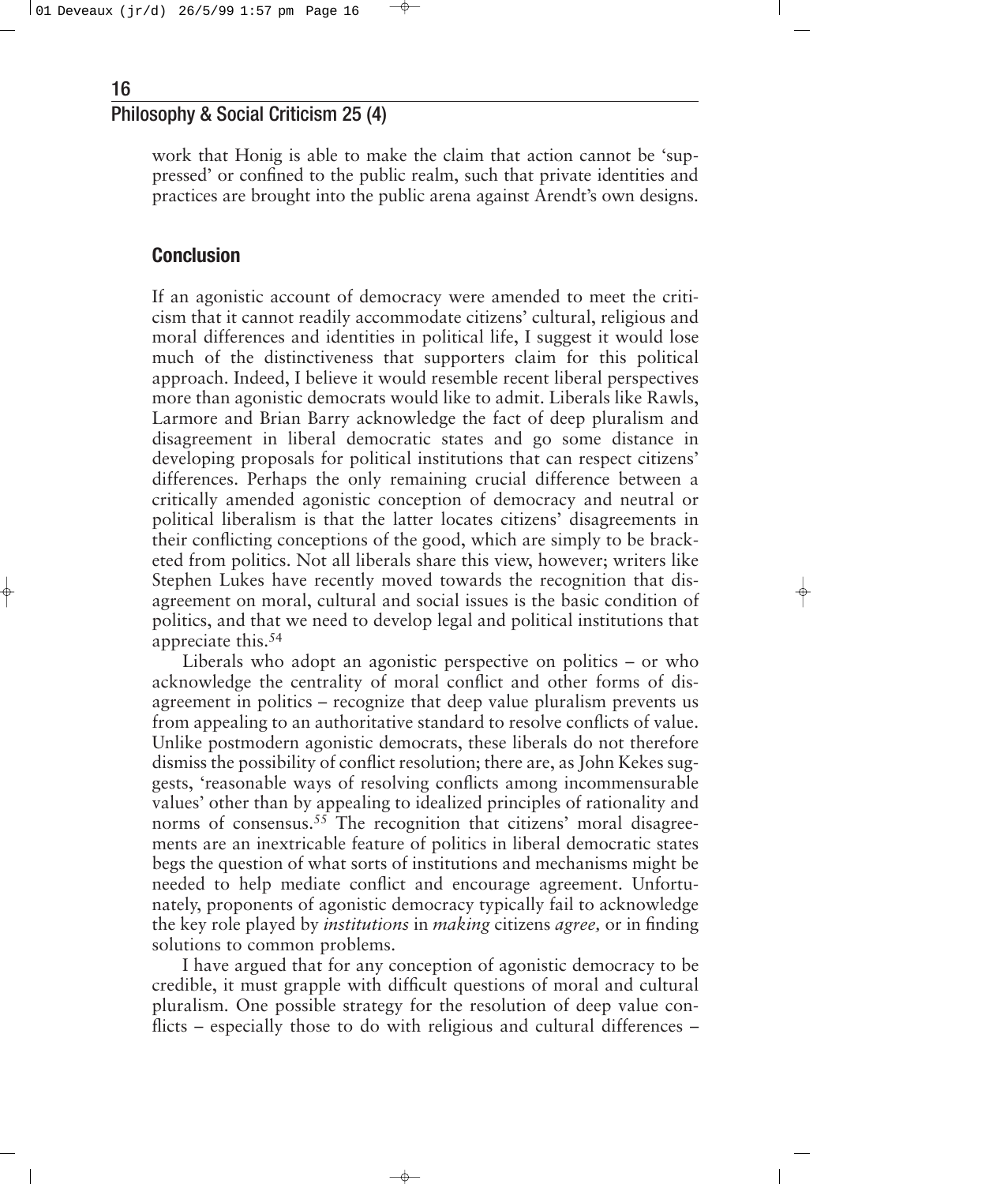that has potentially wide applicability for democratic political institutions of many types is that of *mediation*. Unlike neutral liberal approaches, such as Larmore's *modus vivendi* and Rawls' notion of overlapping consensus, mediation need not entail elusive searches for common norms of rationality or agreement on basic principles of justice. Instead, mediation is a response to breakdowns within existing discursive processes and institutions – an attempt to make conflicting parties address the question of how to proceed in the face of these differences. It is a form of conflict resolution, but one that allows opposing parties to admit that the dispute facing them is very possibly intractable without the participation of a third party able to extract concessions and compromise. In culturally plural states, citizens need institutions to facilitate and secure agreements – either by reformulating their position in response to one another's positions, or by agreeing to strategic compromises.

While deliberative strategies proposed by proponents of deliberative democracy and communicative ethics aim at a substantive consensus, mediation from the perspective of a prudence-based politics seeks only limited solutions and compromises. Nor does it presuppose much about agents' rationality: mediation techniques and goals are adapted to the actual level of cooperation possible on the part of the parties involved, as well as what is feasible given the practical social and political environment. Mediation need not assume actors will agree to particular courses of action that would be, by many political theorists' standards of rationality, objectively 'reasonable'. Whether the disagreements are short-lived or seemingly intractable, mediation is well suited to situations where the prospects for both informal and 'thick' normative agreements are dim, and communication and negotiation between communities have broken down. Deeply seated multicultural disputes in particular could benefit from mediation, since it compels parties to listen to one another's views in full when they are at their most 'deaf' and least likely to volunteer to listen. Mediation also requires agents to examine and clarify the precise source of their disagreements in light of opposing views, as John Dryzek has recently argued:

Mediation in practice can sometimes involve little more than a veneer of participation in decisions masking the co-optation of the relatively powerless by the securely powerful... . However, mediation can also stimulate discourse and reflection about goals, interests, and values and reciprocal education over the issues at hand... . Participation in mediation puts the individual in the company of others who do not share his or her normative principles, which can stimulate reflection on these values.<sup>56</sup>

It is important to remember that mediation does *not* require that parties understand the issues at hand *in the same way* as each other,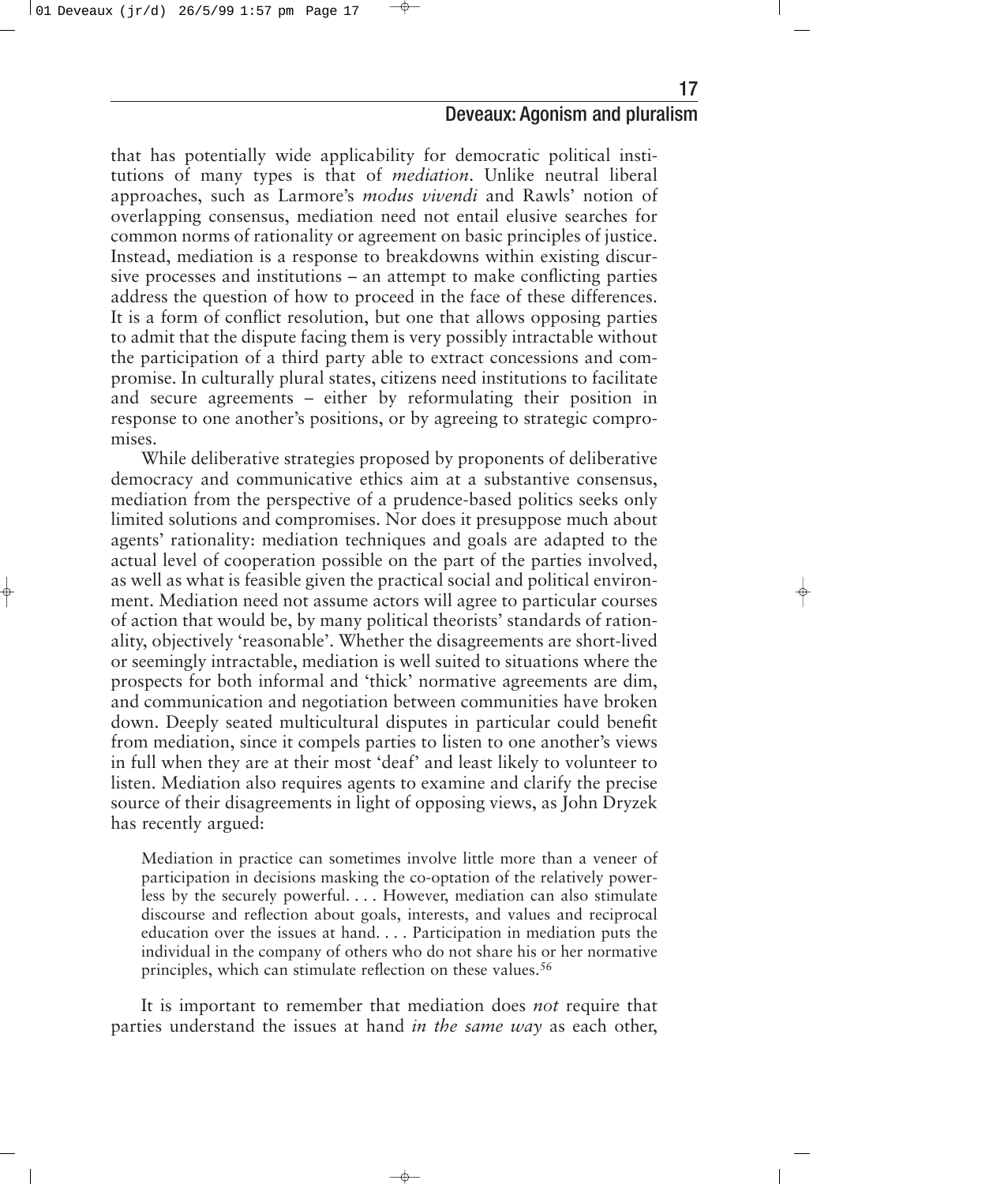<span id="page-17-0"></span>much less agree on ends and values. This is what separates off agonistic democracy's version of deliberation – in which mediation could potentially play a valuable role – from models of deliberative democracy, whose explicit goal is typically strong, rational consensus. It is also what distinguishes agonistic from (more fully) republican and communitarian ideals of political life, which similarly seek to arrive at the unanimous endorsement of political ideals (and frequently presuppose the prior existence of shared norms). Mediation-based models of democracy might require none of these supports. The presence of a mediator or third party merely facilitates 'equal' deliberation, prevents dialogue from deteriorating into uninformed attacks, and guides discussion towards possible resolutions and compromises.

As this discussion of the potential importance of mediation to democratic politics suggests, any practicable conception of agonistic democracy (and about this possibility I remain skeptical) must also recognize the role of *positive law* in fostering respect for disagreement and clearing the way for the possible resolution of conflicts. Indeed, the formal respect that parties must grant each other in deliberation is possible only against a background of political and legal structures whose goal it is to secure this respect. It is because of the inevitability of disagreement that we need to systematize rights and to think about how our legal and political institutions can help us to exercise judgment in the face of diversity and conflict. This view may sound suspiciously like political liberalism. Upon closer inspection, however, an 'agonistic *liberal*' approach has more in common with liberal toleration than it does with contemporary notions of liberal neutrality. It is a pragmatic view that starts from agonistic premises, signaling a sharp turn away from dominant liberal and communitarian approaches to pluralism, and towards a deeper form of democratic politics embedded in legal and political institutions.57

The problem, of course, is that the content and application of law are by no means neutral or uncontested; in addition to helping secure basic respect and protection for diverse citizens and groups, positive law can itself be the target of much dispute, particularly in deeply pluralistic states. This is no small matter. Indeed, those who entrust positive law with the task of establishing respect for citizens' disagreement will have to face up to the challenge of how to make it responsive to the very social and ethical diversity that it purports to protect.

> *Williams College, Department of Political Science, Williamstown, MA, USA*

> > PSC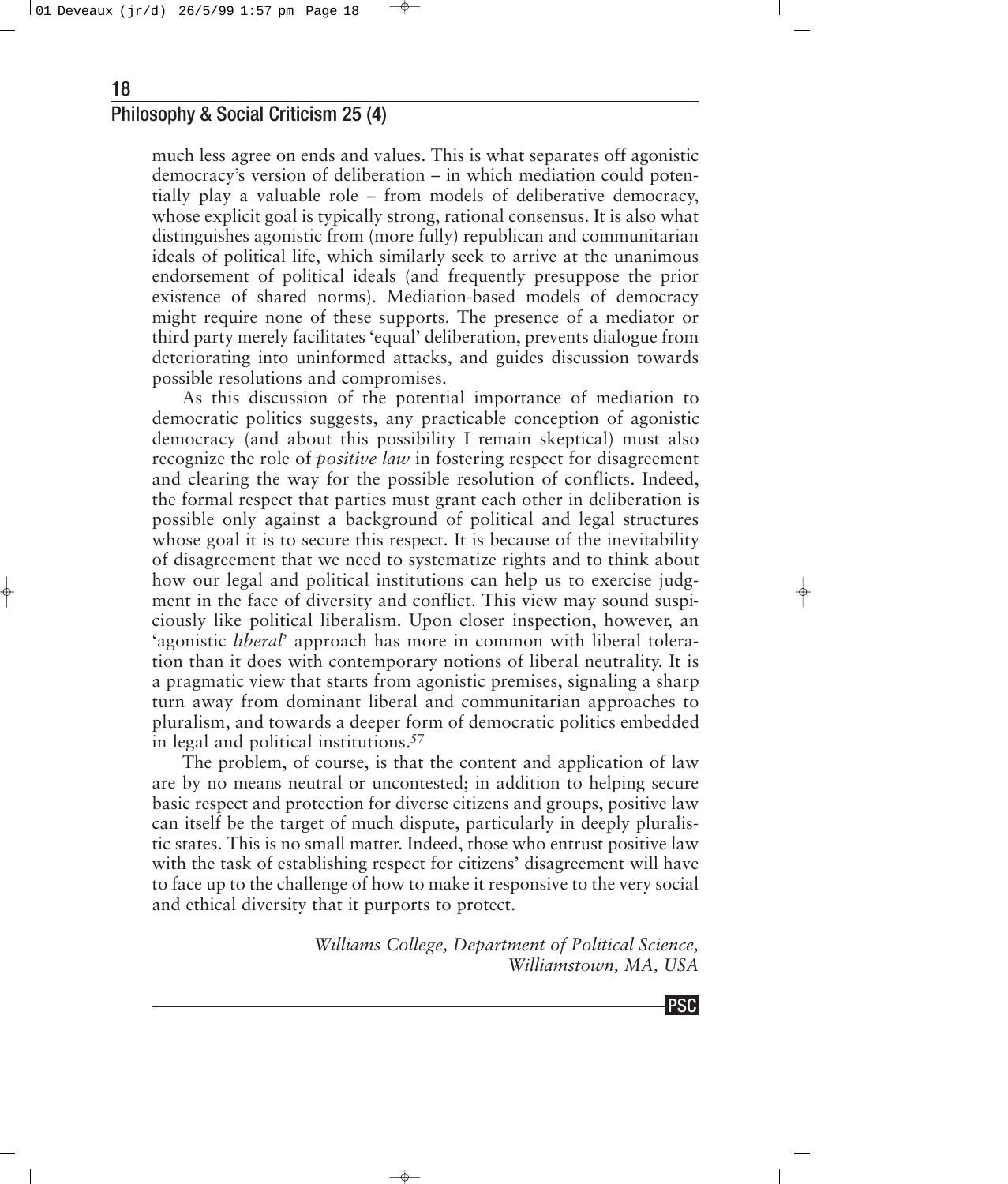## **Notes**

A summary of this paper was delivered at the annual meeting of the American Political Science Association in Boston, September 1998. I thank Melissa Lane for her insightful response to the paper, and Onora O'Neill for comments on an earlier version of the article.

- 1 John Rawls, *Political Liberalism* (New York: Columbia University Press, 1993), p. xvi.
- 2 ibid., p. 157.
- 3 In *The Ethos of Pluralization* (Minneapolis: University of Minnesota Press, 1995), William Connolly criticizes the liberal ideal of a neutral state, especially in connection with his discussion of religious fundamentalism: 'The doubtful claim to liberal neutrality, combined with a tendency in some quarters of liberalism to dismiss out of hand perspectives that contest presumptions in the liberal matrix, pours fuel on those fundamentalist fires of revenge liberals campaign against' (p. xxviii).
- 4 This claim is reflected, for instance, in Connolly's account of democracy as a perspective that 'cultivates a politics of agonistic respect among multiple constituencies who respond differentially to mysteries of being while acknowledging each other to be worthy of respect': ibid., p. 154.
- 5 David Miller, 'Citizenship and Pluralism', *Political Studies* 43(3) (1995), p. 443.
- 6 ibid., pp. 447–8.
- 7 Quentin Skinner, 'Modernity and Disenchantment: Some Historical Reflections', in *Philosophy in an Age of Pluralism*, ed. J. Tully (Cambridge: Cambridge University Press, 1994), pp. 43–4.
- 8 Chantal Mouffe, *The Return of the Political* (London and New York: Verso, 1993) and Mouffe, 'Politics, Democratic Action, and Solidarity', *Inquiry* 31(1–2) (1995): 102.
- 9 Similarly, David Miller points out that his pluralistic republican perspective 'has resources to deal with the question of pluralism' but cannot 'cope with radical disagreement about the very existence of the state of the kind which gives rise to separatist movements. Faced with such disagreement, it is very unlikely that the conflicting groups will be sufficiently motivated to search for political agreement on the basis of reasons that all can accept. For this reason . . . a common sense of nationality is an essential background to politics of this kind.' Miller, 'Citizenship and Pluralism', pp. 450–1.
- 10 William Connolly, for instance, suggests that ' "agonistic democracy," a practice that affirms the indispensability of identity to life, disturbs the dogmatization of identity, and folds care for the protean diversity of human life into the strife and interdependence of identity/difference'. *Identity/ Difference: Democratic Negotiations of Political Paradox* (Ithaca, NY: Cornell University Press, 1991), p. x.
- 11 Hannah Arendt, *The Human Condition* (Chicago: University of Chicago Press, 1958), p. 205.
- 12 Hannah Arendt, 'The Concept of History', in *Between Past and Future* (New York: Penguin Books, 1977), p. 63.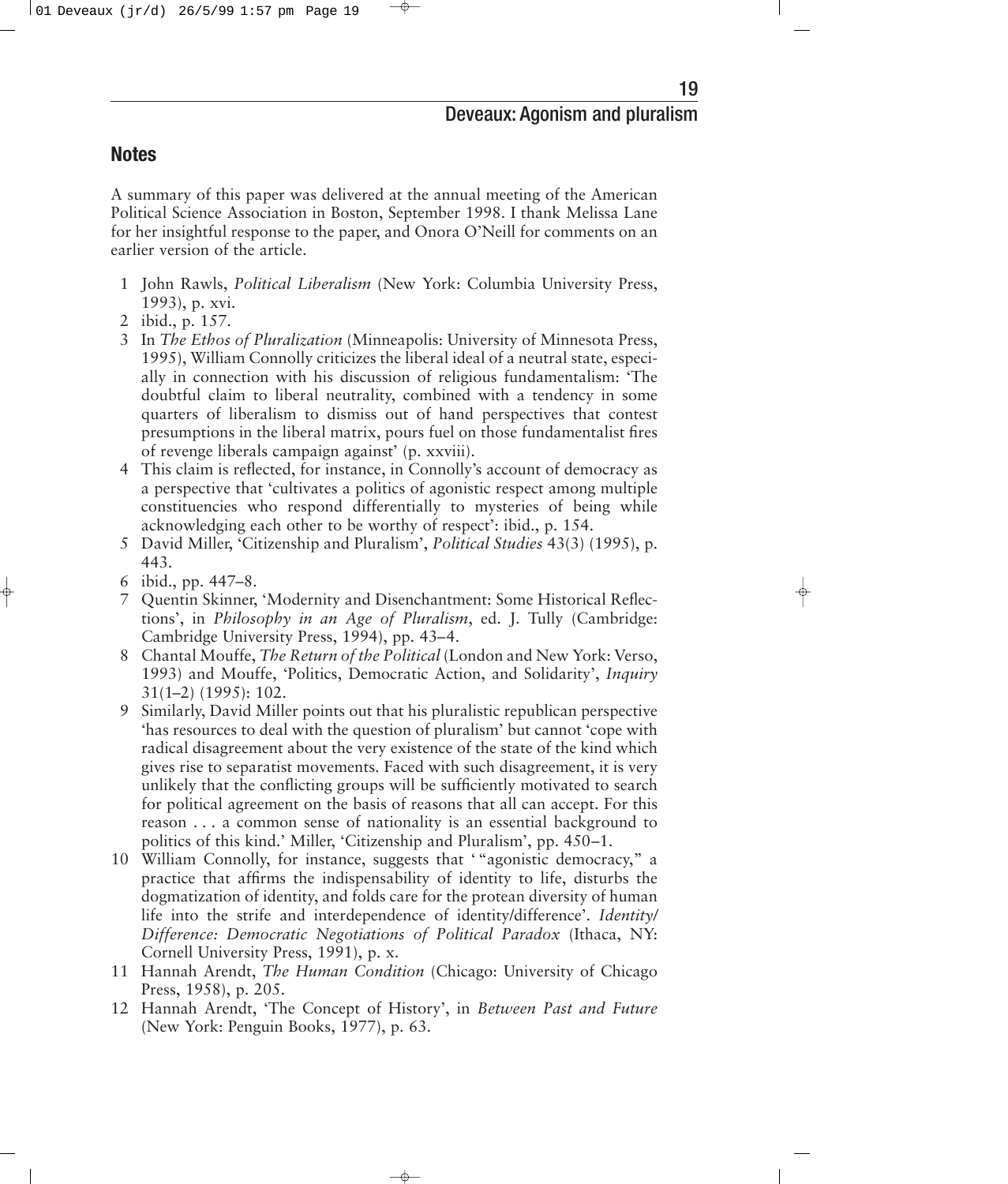- 13 For Arendt, specifically *political* action cannot be attributed to persons behaving as private individuals: 'Real political action comes out as a group action. And you join that group or you don't. And whatever you do on your own you are really not an actor – you are an anarchist.' See her conference comments, 'On Hannah Arendt', in *Hannah Arendt: The Recovery of the Public World,* ed. M. A. Hill (New York: St Martin's Press, 1979), p. 310.
- 14 *The Human Condition*, pp. 190, 181 and 204.
- 15 ibid., pp. 180–1.
- 16 ibid., p. 180.
- 17 ibid., p. 192.
- 18 'What is Freedom?', in *Between Past and Future*, pp. 152–3.
- 19 *The Human Condition*, p. 178.
- 20 ibid., p. 200.
- 21 One of the reasons why the agonistic dimension of Arendt's account of action is often ignored in favor of 'communicative' and 'dialogical' interpretations is that her discussion of action in *The Human Condition* stresses action as 'human togetherness' rather than agonism. Yet as Margaret Canovan has shown, Arendt, in her unpublished manuscript lectures, looked to Homeric heroism rather than the orderly Greek polis to describe action. In these lectures, Arendt invokes the 'warlike deeds of the Homeric Kings', based on conflict and the search for fame, in conjuring action; she emphatically does not choose, and indeed contrasts such action with, the relative stability of the Greek polis, in which speech, and not action per se, was paramount. See Canovan, *Hannah Arendt: A Reinterpretation of her Political Thought* (Cambridge: Cambridge University Press, 1992), pp. 136–7.
- 22 *The Human Condition*, p. 190.
- 23 ibid., p. 7.
- 24 Aristotle's use of the analogy of the household, made functional and self-sufficient by the work of members with diverse roles, suggests that his understanding of plurality has little if anything in common with contemporary understandings of pluralism. It is important to Aristotle's theory that people's differences be conducive to community-building, and not destructive of unity; he believed that social harmony requires a certain ethical, and likely cultural, homogeneity. Aristotle, *The Politics* (New York: Penguin, 1986), 1261 b6; see also 1261 a10.
- 25 See, for instance, Martha Nussbaum's discussion of the role of identity and difference in Aristotelian ethics in her book*, The Fragility of Goodness: Luck and Ethics in Greek Tragedy and Philosophy* (Cambridge: Cambridge University Press, 1986), especially pp. 363–99.
- 26 *The Human Condition*, p. 175.
- 27 In his most recent writing, William Connolly acknowledges and affirms aspects of Arendt's hostility towards 'the nation' as a basis for politics. See his 'A Critique of Pure Politics', *Philosophy and Social Criticism* 23(5) (1997), p. 15.
- 28 John Kekes draws this useful distinction in his discussion of pluralism in *The Morality of Pluralism* (Princeton, NJ: Princeton University Press, 1993), esp. p. 10. Kekes' emphasis, however, is on the narrower category of *moral* pluralism, or the belief that 'good lives require the realization of

20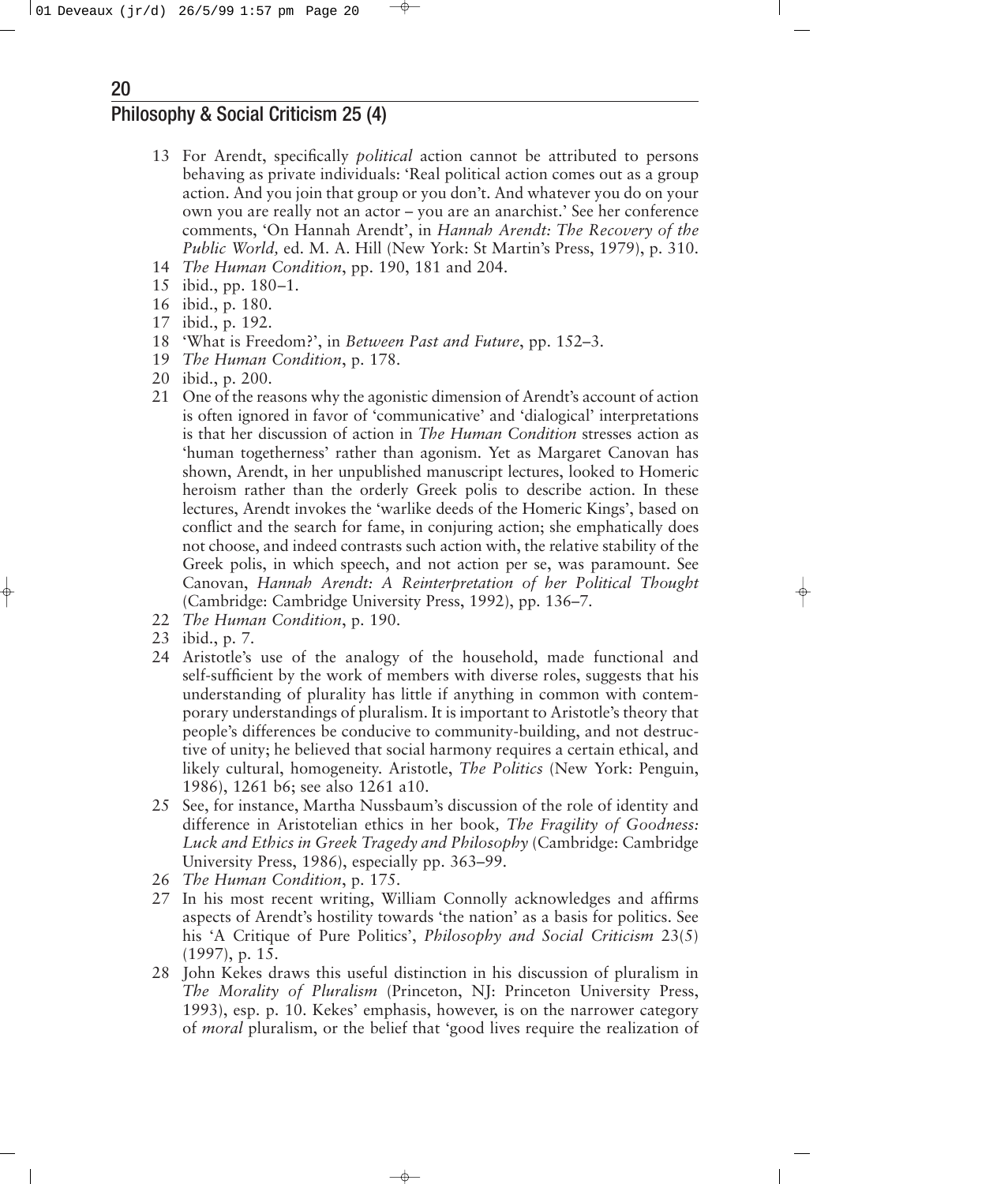radically different types of values, both moral and non-moral, and that many of these are conflicting and cannot be realized together' (ibid., 11). My discussion of pluralism focuses on social and cultural diversity in the first instance.

- 29 Here Arendt's debt to Kant is unmistakable: she appropriates his notions of standpoint and 'enlarged mentality' as mechanisms that might illuminate meaning and foster understanding. Arendt writes that 'the reality of the public realm relies on the simultaneous presence of innumerable perspectives and aspects in which the common world presents itself and for which no common measurement or denominator can ever be devised. For though the common world is the common meeting ground of all, those who are present have different locations in it, and the location of one can no more coincide with the location of another than the location of two objects. Being seen and being heard by others derive their significance from the fact that everybody sees and hears from a different position. This is the meaning of public life, compared to which even the richest and most satisfying family life can offer only the prolongation or multiplication of one's own position with its attending aspects and perspectives.' Arendt takes the unusual (and controversial) step of appropriating Kant's notion of the judgment of taste in order to construct a conception of political judgment. She does so because she believes the judgment of taste involves intersubjectivity and reflection, as well as the presence of fellow judges, a *sensus communis*, both of which Arendt considers central to political life. In her view, 'judgment, and especially judgments of taste, always reflects upon others and their taste, takes their possible judgments into account... . I judge as a member of this community and not as a member of a supersensible world.' See Arendt, *Lectures on Kant's Political Philosophy* (Chicago: University of Chicago Press, 1982), pp. 42–3 and pp. 57 and 67.
- 30 See the discussion by James Bernauer, 'On Reading and Mis-Reading Hannah Arendt', *Philosophy and Social Criticism* 11(1) (1985): 16–17.
- 31 Arendt means by equality a certain set of political rights, such as the right of citizenship and the opportunity to participate actively in political life.
- 32 'The dark background of mere givenness, the background formed by our unchangeable and unique nature, breaks into the political scene as the alien which in its all too obvious difference reminds us of the limitations of human activity – which are identical with the limitations of human equality.' See Arendt, *The Origins of Totalitarianism* (New York: Harcourt Brace Jovanovich, 1973), p. 301.
- 33 'The great danger arising from the existence of people forced to live outside the common world is that they are thrown back, in the midst of civilization, on their natural givenness, on their mere differentiation. They lack that tremendous equalizing of differences which comes from being citizens of some commonwealth and yet, since they are no longer allowed to partake in the human artifice, they begin to belong to the human race in much the same way as animals belong to a specific animal species.' ibid., p. 302.
- 34 Benjamin Barber, *Strong Democracy* (Berkeley and Los Angeles: University of California Press, 1984), p. 122.
- 35 ibid., p. 119.